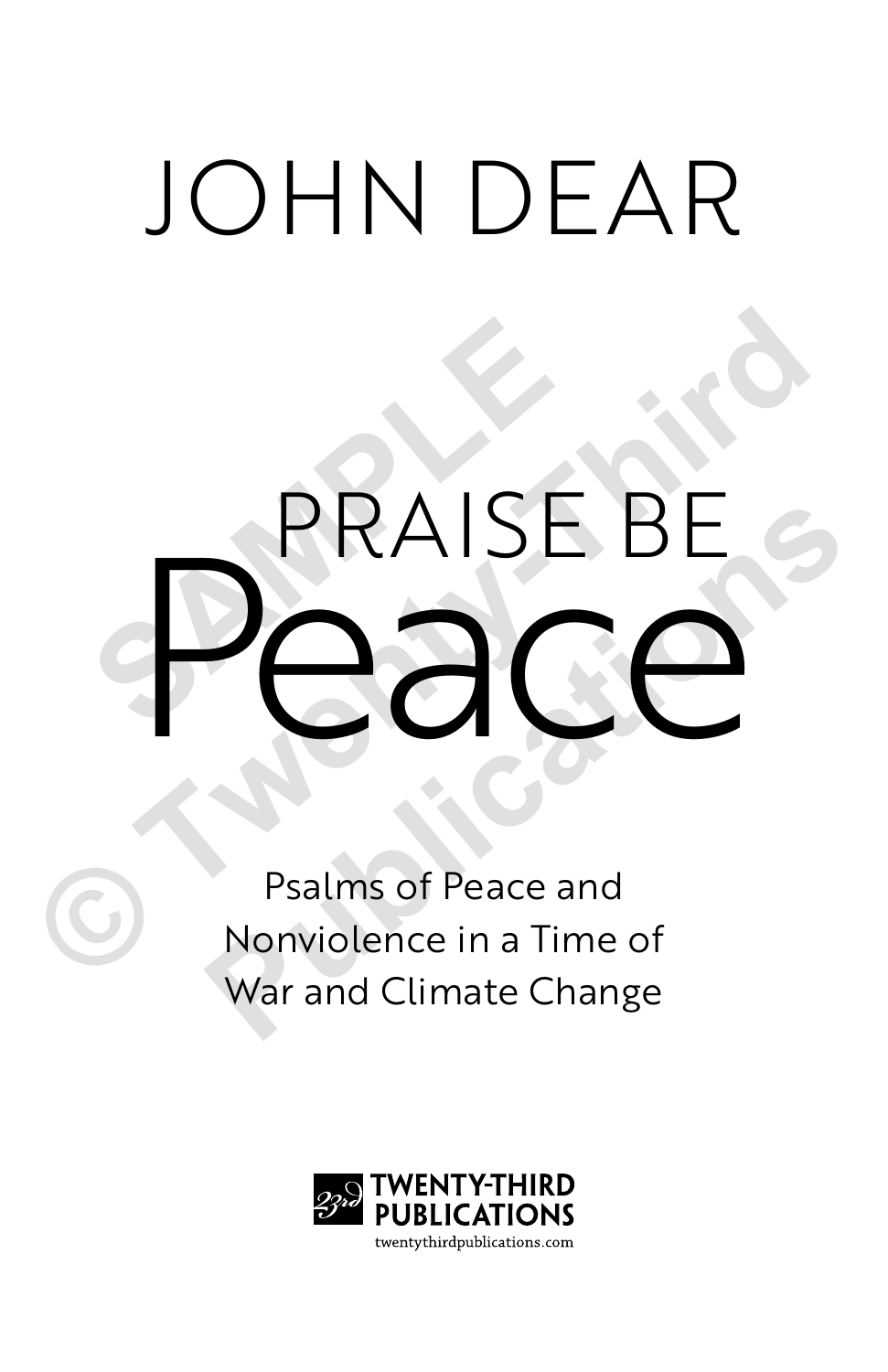### **Contents**

#### **INTRODUCTION**

#### **I. Seek Peace and Pursue it: The Calling of the Peacemaker**

|    | <b>I. Seek Peace and Pursue it:</b><br>The Calling of the Peacemaker             |    |
|----|----------------------------------------------------------------------------------|----|
| 1. | Seek Peace and Pursue It: Psalm 34                                               | 10 |
| 2. | Teach Us to Count Our Days Aright: Psalm 90                                      | 17 |
| 3. | Teach Me Your Way, God of Peace: Psalms 86, 25                                   | 20 |
| 4. | Blessed Is the One Who Does Justice: Psalm 112                                   | 24 |
|    | <b>II. The God of Peace Ends All Wars:</b><br><b>The Faith of the Peacemaker</b> |    |

#### **II. The God of Peace Ends All Wars: The Faith of the Peacemaker**

|                  | <b>I. Seek Peace and Pursue it:</b><br>The Calling of the Peacemaker      |    |
|------------------|---------------------------------------------------------------------------|----|
| 1.               | Seek Peace and Pursue It: Psalm 34                                        | 10 |
| 2.               | Teach Us to Count Our Days Aright: Psalm 90                               | 17 |
| $\overline{3}$ . | Teach Me Your Way, God of Peace: Psalms 86, 25                            | 20 |
| 4.               | Blessed Is the One Who Does Justice: Psalm 112                            | 24 |
|                  | <b>II. The God of Peace Ends All Wars:</b><br>The Faith of the Peacemaker |    |
| $\mathcal{S}$    | "A King Is Not Saved by a Mighty Army; Neither Are We":<br>Psalm 33       | 28 |
| 6.               | "God Stops Wars to the Ends of the Earth": Psalm 46                       | 34 |
|                  | Some Rely on Weapons; We Rely on the God of Peace:<br>Psalm 20            | 40 |
| 8.               | "Their Idols Are Silver and Gold": Psalm 115                              | 42 |
| 9.               | The God of Peace Takes No Delight in the Strength                         |    |
|                  | of the War Horse: Psalm 147                                               | 49 |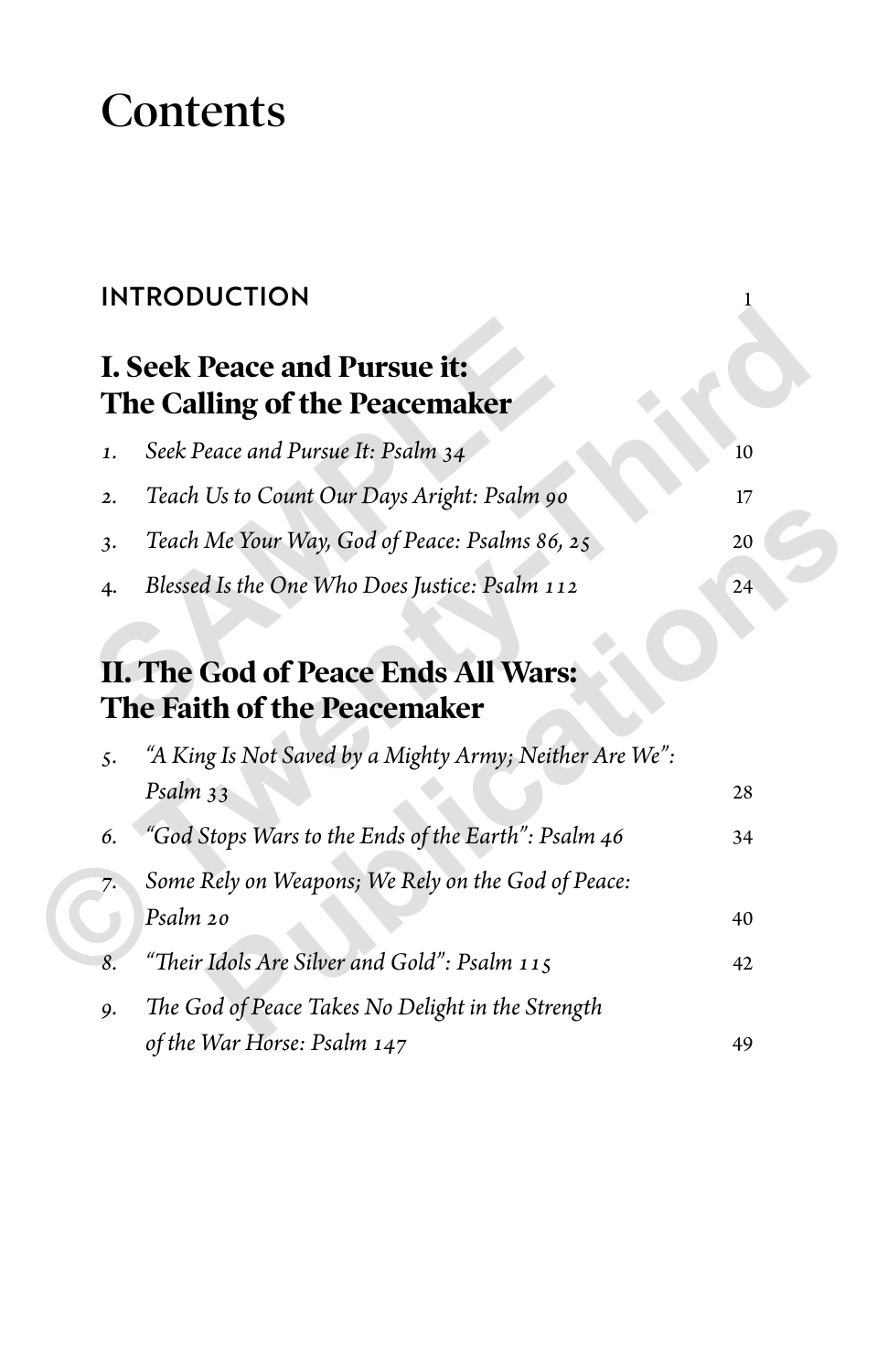#### **III. The Beauty of Peace: The Celebration of the Peacemaker**

| 10. Awesome! Psalm 8                                                                     | 53 |
|------------------------------------------------------------------------------------------|----|
| Brother Sun, Sister Moon: Psalm 104<br>11.                                               | 56 |
| The Earth Is God's: Psalm 24<br>12.                                                      | 63 |
| The Heavens Declare the Glory of God: Psalm 19<br>13.                                    | 66 |
| 14. The Hope of All the Ends of the Earth: Psalm 65                                      | 68 |
| IV. Taking Refuge in the God of Peace:<br><b>The Trust of the Peacemaker</b>             |    |
| 15. Our One True Refuge: Psalms 2, 5                                                     | 73 |
| 16. God Alone, God Alone, God Alone: Psalm 62                                            | 80 |
| 17. Put No Trust in Princes or Presidents,<br>Only the God of Peace: Psalm 146           | 83 |
| 18. You Are My Strong Refuge; I Will Speak<br>of Your Mighty Works: Psalm 71             | 86 |
| V. Give Us Peace, God of Peace:<br>The Cry of the Peacemaker                             |    |
| My God, My God, Why Have You Forsaken Me? Psalm 22<br>19.                                | 90 |
| Lead My Soul from Prison: Psalms 142, 102, 88<br>20.                                     | 95 |
| I Clothed Myself in Sackcloth, It Is on Your Account<br>21.                              |    |
| $ID_{\text{new}}$ $L_{\text{new}}$ $L_{\text{new}}$ $D_{\text{new}}$ $\ell_{\text{new}}$ |    |

*I Bear Insult: Psalms 69, 30* 103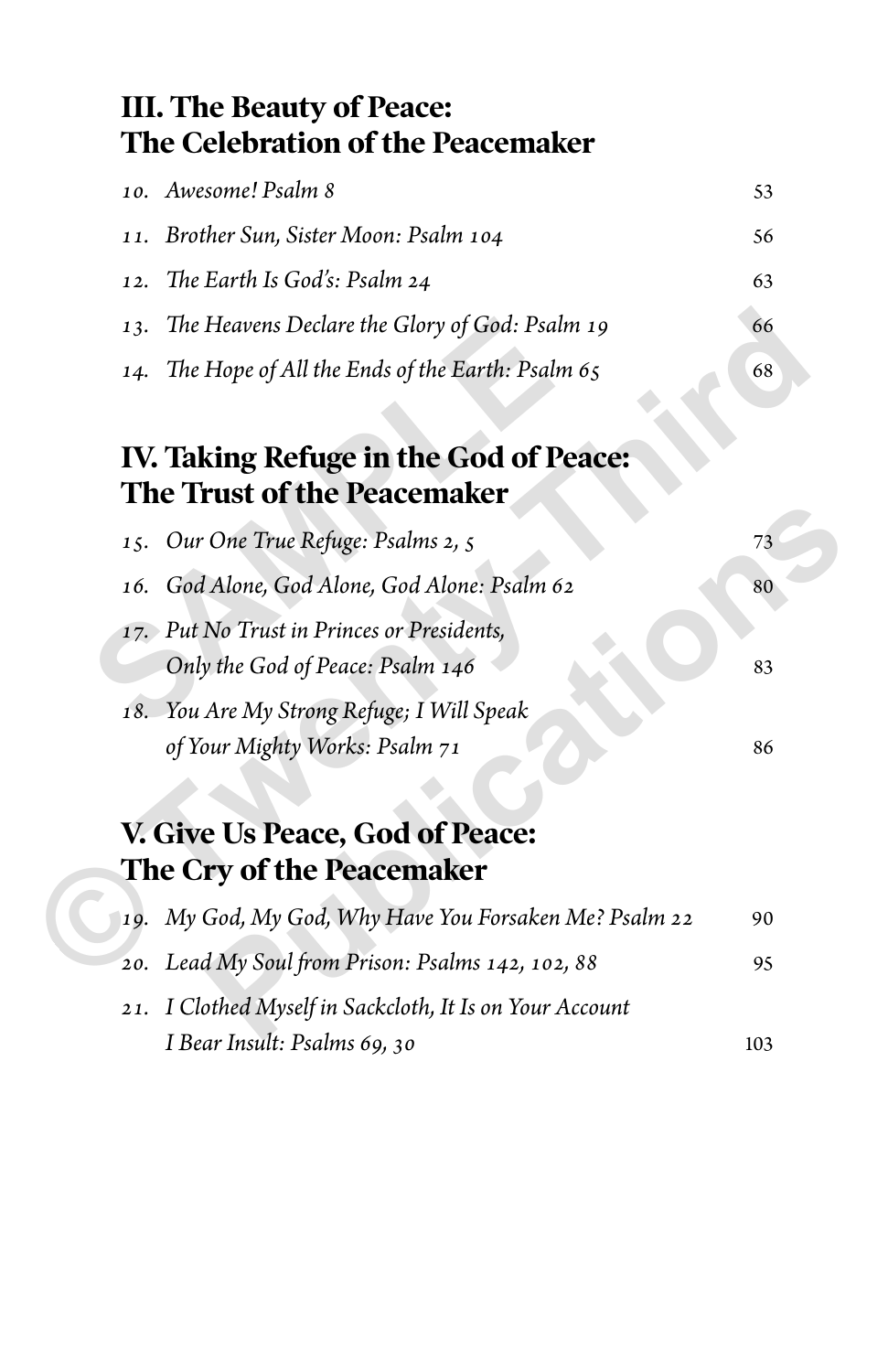#### **VI. God Will Protect You on Your Journey of Peace: The Hope of the Peacemaker**

| God Will Rescue You, God Will Deliver You,<br>22.                  |     |
|--------------------------------------------------------------------|-----|
| God Will Answer You: Psalm 91                                      | 111 |
| My Help Comes from the God of Peace: Psalm 121<br>23.              | 115 |
| The God of Peace Is with Me to the End: Psalm 138<br>24.           | 117 |
| Lead Me, Shepherd of Peace, into Green Pastures of Peace:<br>25.   |     |
| Psalm 23                                                           | 121 |
| 26. The God of Peace Has Been Very Good to Me: Psalm 116           | 124 |
|                                                                    |     |
| VII. Praise Be Peace: The Song of the Peacemaker                   |     |
| 27. Let All the Earth Praise the God of Peace: Psalm 148           | 130 |
| 28. Praise God for the Grassroots Movements for Justice and Peace: |     |
| Psalm 111                                                          | 134 |
| 29. Sing a New Song to the God of Peace: Psalms 96, 98, 40         | 137 |
|                                                                    |     |
| VIII. Love and Truth Will Embrace; Justice and                     |     |
| <b>Peace Will Kiss: The Vision of the Peacemaker</b>               |     |
| Bless the God of Peace, My Soul: Psalm 103<br>30.                  | 145 |
| The God of Peace Is Gracious and Merciful: Psalm 145<br>31.        | 148 |
| The God of Peace Will Proclaim Peace to God's People:<br>32.       |     |

#### **VII. Praise Be Peace: The Song of the Peacemaker**

| 24. The God of Peace is with the to the End: Psaim 138             | 11/ |
|--------------------------------------------------------------------|-----|
| 25. Lead Me, Shepherd of Peace, into Green Pastures of Peace:      |     |
| Psalm $23$                                                         | 121 |
| 26. The God of Peace Has Been Very Good to Me: Psalm 116           | 124 |
|                                                                    |     |
|                                                                    |     |
| VII. Praise Be Peace: The Song of the Peacemaker                   |     |
| 27. Let All the Earth Praise the God of Peace: Psalm 148           | 130 |
| 28. Praise God for the Grassroots Movements for Justice and Peace: |     |
| Psalm 111                                                          | 134 |
| Sing a New Song to the God of Peace: Psalms 96, 98, 40<br>29.      | 137 |

#### **VIII. Love and Truth Will Embrace; Justice and Peace Will Kiss: The Vision of the Peacemaker**

| VII. Praise Be Peace: The Song of the Peacemaker                                                       |                                                                    |     |  |
|--------------------------------------------------------------------------------------------------------|--------------------------------------------------------------------|-----|--|
|                                                                                                        | 27. Let All the Earth Praise the God of Peace: Psalm 148           | 130 |  |
|                                                                                                        | 28. Praise God for the Grassroots Movements for Justice and Peace: |     |  |
|                                                                                                        | Psalm 111                                                          | 134 |  |
|                                                                                                        | 29. Sing a New Song to the God of Peace: Psalms 96, 98, 40         | 137 |  |
| VIII. Love and Truth Will Embrace; Justice and<br><b>Peace Will Kiss: The Vision of the Peacemaker</b> |                                                                    |     |  |
|                                                                                                        | 30. Bless the God of Peace, My Soul: Psalm 103                     | 145 |  |
| 31.                                                                                                    | The God of Peace Is Gracious and Merciful: Psalm 145               | 148 |  |
|                                                                                                        |                                                                    |     |  |
| 32.                                                                                                    | The God of Peace Will Proclaim Peace to God's People:              |     |  |

#### CONCLUSION 161

#### QUESTIONS FOR PERSONAL REFLECTION AND SMALL-GROUP DISCUSSION 164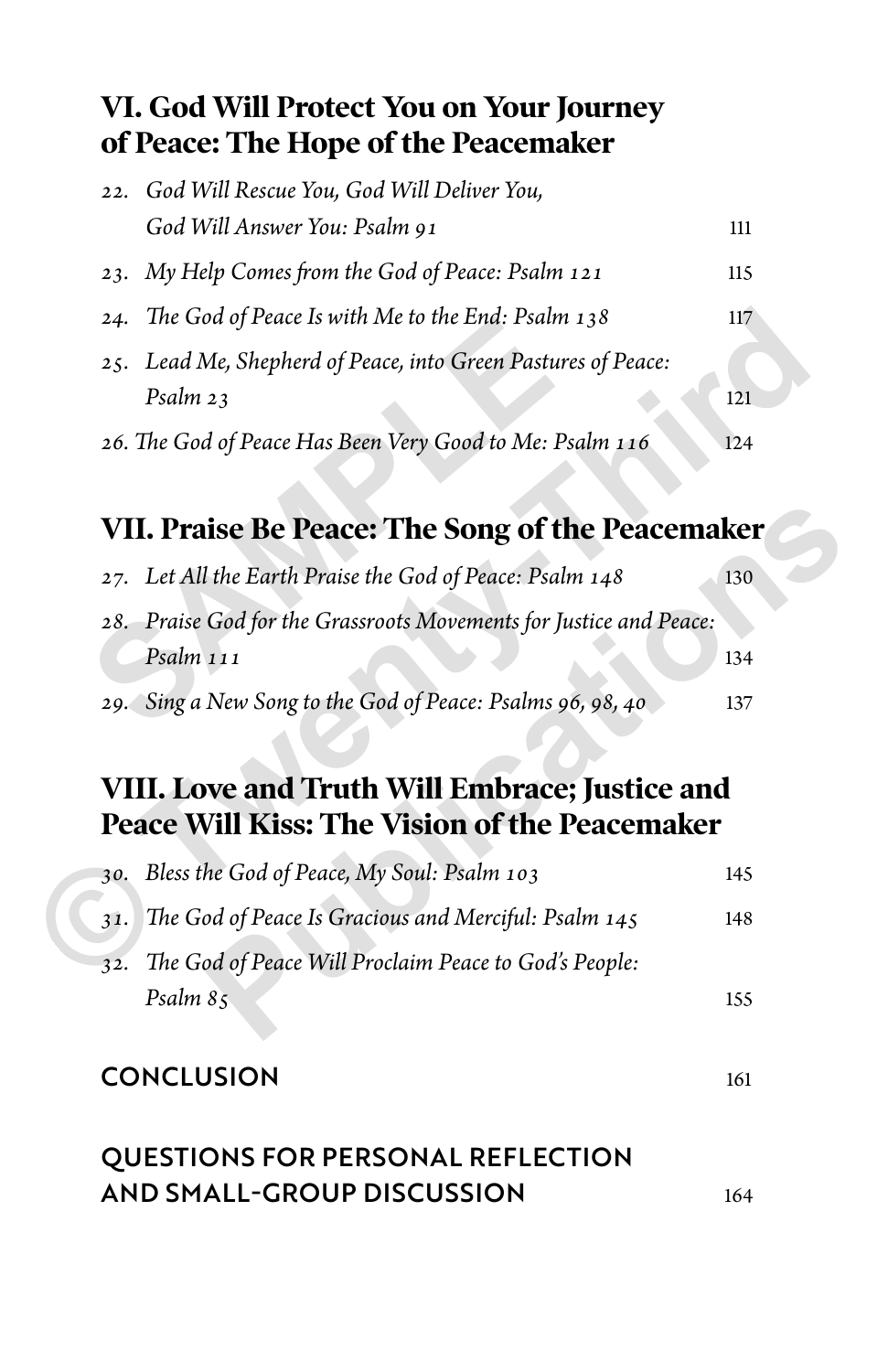#### INTRODUCTION

The Times of the Pacific Committee of Harmony to Big Sur and its mountaintop New Camaldoling California's Highway One from my little hermitage beside the Pacific Ocean near the village of Harmony to Big Sur and its mountai little hermitage beside the Pacific Ocean near the village of Harmony to Big Sur and its mountaintop New Camaldoli monastery, I feel a lightness of spirit amid the breathtaking scenery and the fresh ocean air. The vastness of the blue ocean, the shocking mountain cliffs, the mysterious rocky coast and sandy beaches, and the array of creatures—the sea gulls, otters, curlews, dolphins, elephant seals, whales, Stellar Jays, egrets, blue herons, and even the ten-foot-long, prehistoric-looking condors—they toss away all worries and open a new liminal space. Suddenly you find yourself in the best of God's creation. Then almost without knowing it, you start longing for and looking for the Creator of such peace. INTRODUCTION<br>
TRODUCTION<br>
Triving north along California's Highlittle hermitage beside the Pacific Ocentiar<br>
Harmony to Big Sur and its mountair<br>
the fresh ocean air. The vastness of spirit amid the breach<br>
tain cliffe the INTRODUCTION<br>
INTRODUCTION<br>
Triving north along California's Highway One from my<br>
little hermitage beside the Pacific Ocean near the village of<br>
Harmony to Big Sur and its mountaintop New Camaldoli<br>
monastery, I feel a lig riving north along California's Highway One from my<br>little hermitage beside the Pacific Ocean near the village of<br>Harmony to Big Sur and its mountaintop New Camaldoli<br>ry, I feel a lightness of spirit amid the breathtaking

Big Sur has long been a refuge for seekers and mystics. Thomas Merton traveled up this road shortly before flying off to Asia and his death. Joan Baez lived along this coast for years, and still lives just north. Writers, poets, artists, and spiritually minded people dwell hidden away along the mountain, while some four million people drive this magical coastal road each year.

I've been coming here for over thirty years to visit the Catholic mon-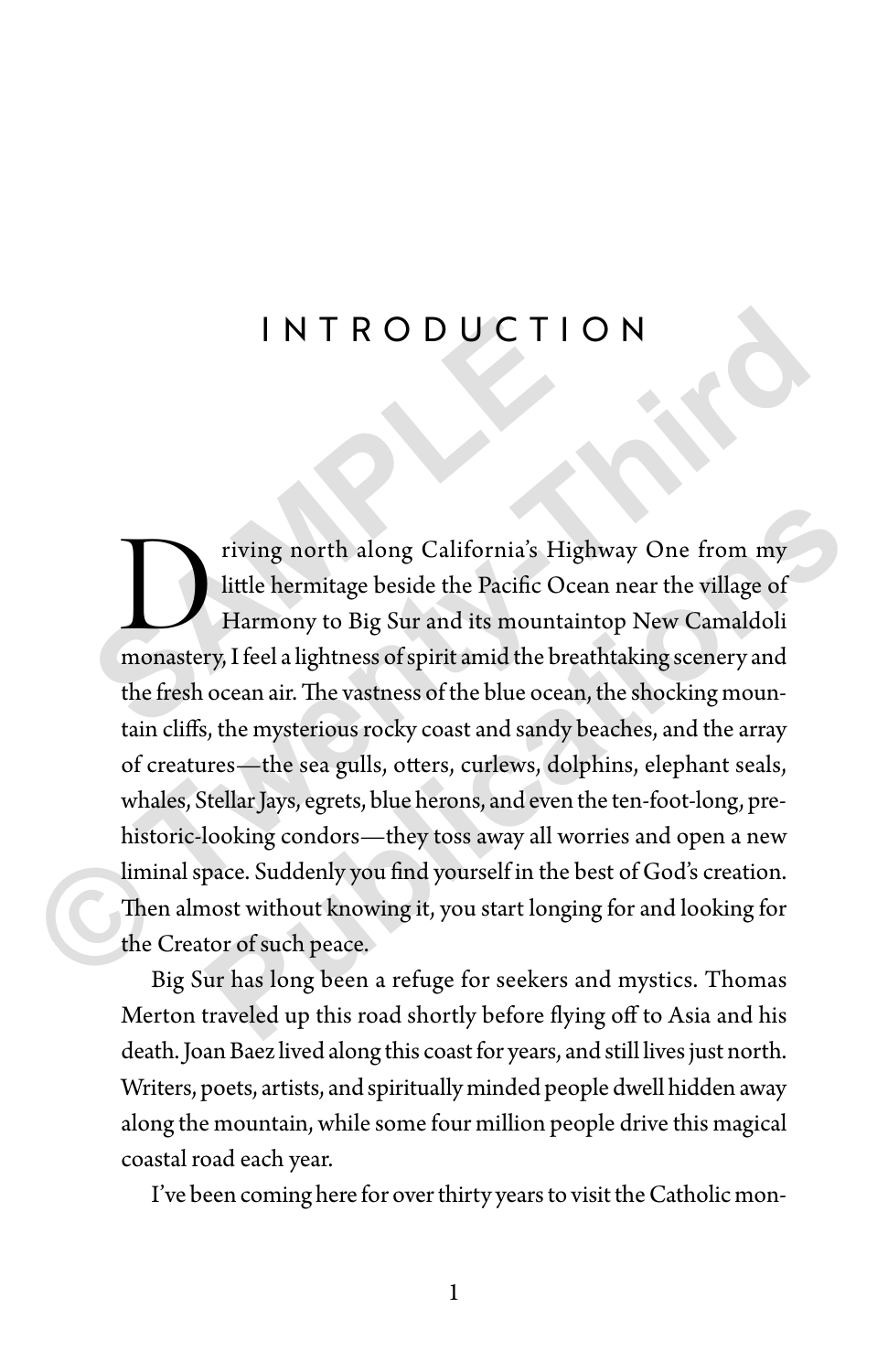astery on the top of the mountain. It's a difficult journey, one I take with a mixture of excitement and trepidation as I approach the steep cliff road. After Rocky Ridge and Limekiln, you come to the new road built after part of the mountain collapsed into the ocean in 2017. Then just before Lucia, you turn right onto a one-lane dirt road and start the hair-raising, life-threatening, cliff-hanging two mile zig-zag up the mountainside, tacking back and forth, until you come to the church, bookstore, guest rooms, and hermitages.

The drive up the mountain terrifies me because it's only one lane with no guard rails. The "road"—if you can call it that—continues to deteriorate, slowly slipping down the mountain, despite the repairs made every few months. But once on top, the vista catches your breath. You look out over the vast ocean, the miles of trees and tall grasses, down the mountain cliffs, and take a bird's-eye view of God's creation. mountainside, tacking back and forth, until you co<br>bookstore, guest rooms, and hermitages.<br>The drive up the mountain terrifies me because<br>with no guard rails. The "road"—if you can call it t<br>deteriorate, slowly slipping do mountainside, tacking back and forth, until you come to the church,<br>bookstore, guest rooms, and hermitages.<br>The drive up the mountain terrifies me because it's only one lane<br>with no guard rails. The "road"—if you can call

As you enter the old cinderblock chapel, Rublev's gentle icon of the Trinity seated around a table greets you. The white-robed monks are just gathering for one of their daily prayer vigils. They stand, face one another, and begin. "O God, come to my assistance," one chants. "O Lord, make haste to help me," they all respond. rew months. But once on top, the vista catches your breath.<br>
out over the vast ocean, the miles of trees and tall grasses,<br>
mountain cliffs, and take a bird's-eye view of God's creation.<br>
enter the old cinderblock chapel,

At every prayer time, whether lauds or vigils, Mass or vespers, they turn to the psalms. In this way, they keep alive a two-thousand-year-old Christian tradition of prayer and song centered on these holy, ancient Jewish texts.

V

Thomas Merton held a romantic dream of the Camaldolese life. In the 1950s, he begged to leave his Trappist monastery of Gethsemani and join the Camaldolese, where each monk lives in silence and solitude, with his own private hermitage and garden, each close to the church where together they gather for daily prayer and Mass. Merton never left Gethsemani, but the Camaldolese way pushed him deeper into solitude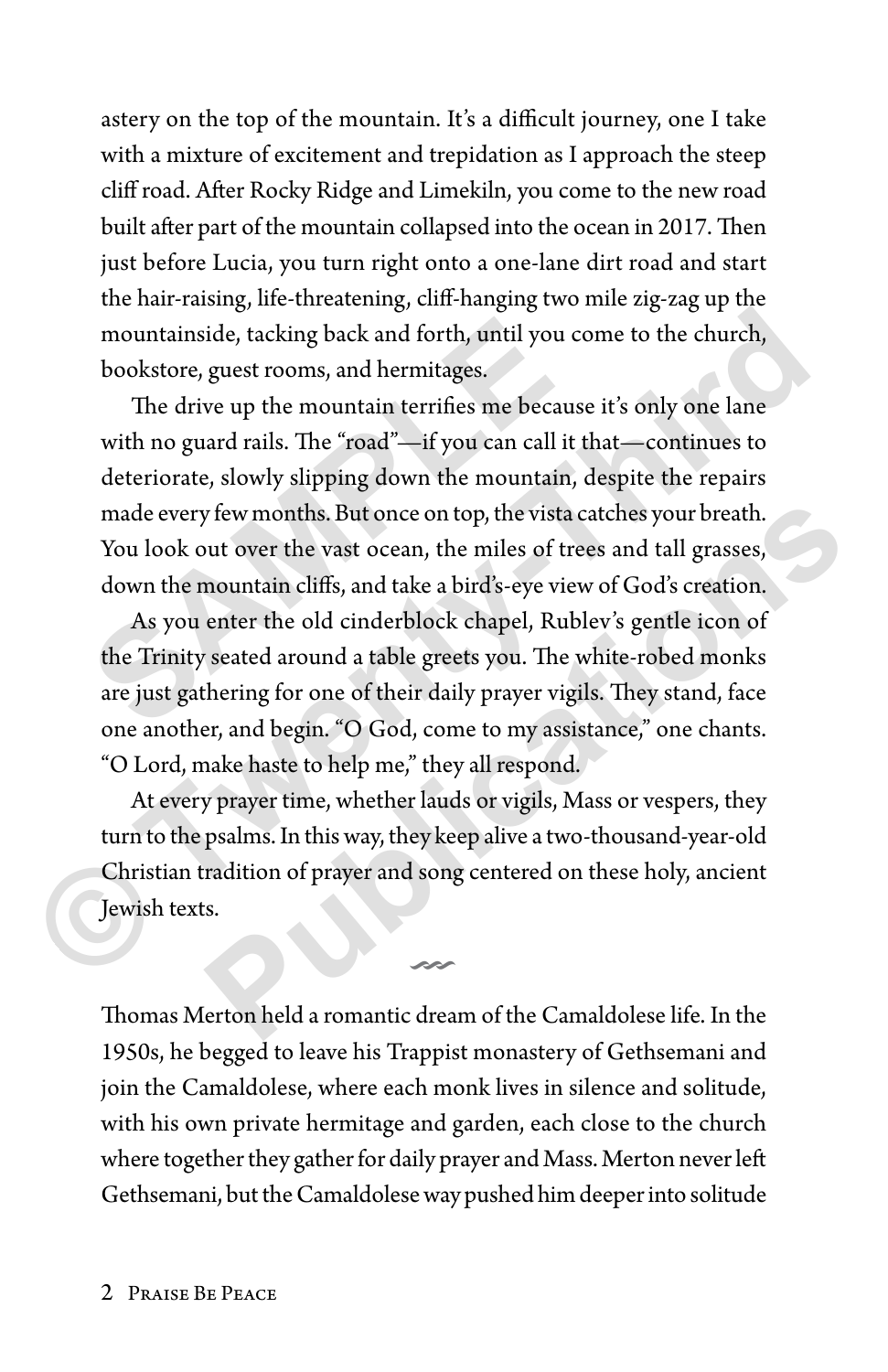and, eventually, to his own hermitage in the woods where he cultivated silence, peace, and grace.

St. Romuald founded the great monastery of Camaldoli in Tuscany under the Benedictine Rule over a thousand years ago. Only one text from St. Romuald survives, his "Little Rule":

Sit in your cell as in paradise….Watch your thoughts like a good fisherman watching for fish. The path you must follow is in the psalms—never leave it. If you have just come to the monastery, and in spite of your good will you cannot accomplish what you want, then take every opportunity you can to sing the psalms in your heart and to understand them with your mind. And if your mind wanders as you read, do not give up. Hurry back and apply your mind to the words once more. Realize above all that you are in God's presence, and stand there. Empty yourself completely and sit waiting, content with the grace of God, like the chick who tastes nothing and eats nothing but what his mother brings him. Sit in your cell as in paradise ....Watch your the<br>fisherman watching for fish. The path you mu<br>psalms—never leave it. If you have just come<br>and in spite of your good will you cannot acce<br>want, then take every opportunity Sit in your cell as in paradise ... Watch your thoughts like a good<br>fisherman watching for fish. The path you must follow is in the<br>psalms—never leave it. If you have just come to the monastery,<br>and in spite of your good w

"Realize above all that you are in God's presence," Romuald writes, "and stand there." Be "content with the grace of God." Use the psalms as your daily text. For a thousand years, monks from St. Romuald to Thomas Merton have sat in that grace, emptied themselves into peace, chanted the psalms, and waited upon God. They not only walk the path to peace; they live the life of peace. heart and to understand them with your mind. And if your<br>wanders as you read, do not give up. Hurry back and apply<br>mind to the words once more. Realize above all that you are<br>d's presence, and stand there. Empty yourself c

They say Jesus prayed the psalms regularly. He may have even known them by heart. If so, that's where he learned fearless devotion, dedicated truth, and total dependence on God. If you learn the psalms by heart, you set your heart and mind on God and God alone. For you, there is only God. For the rest of your life, there is only God. With

V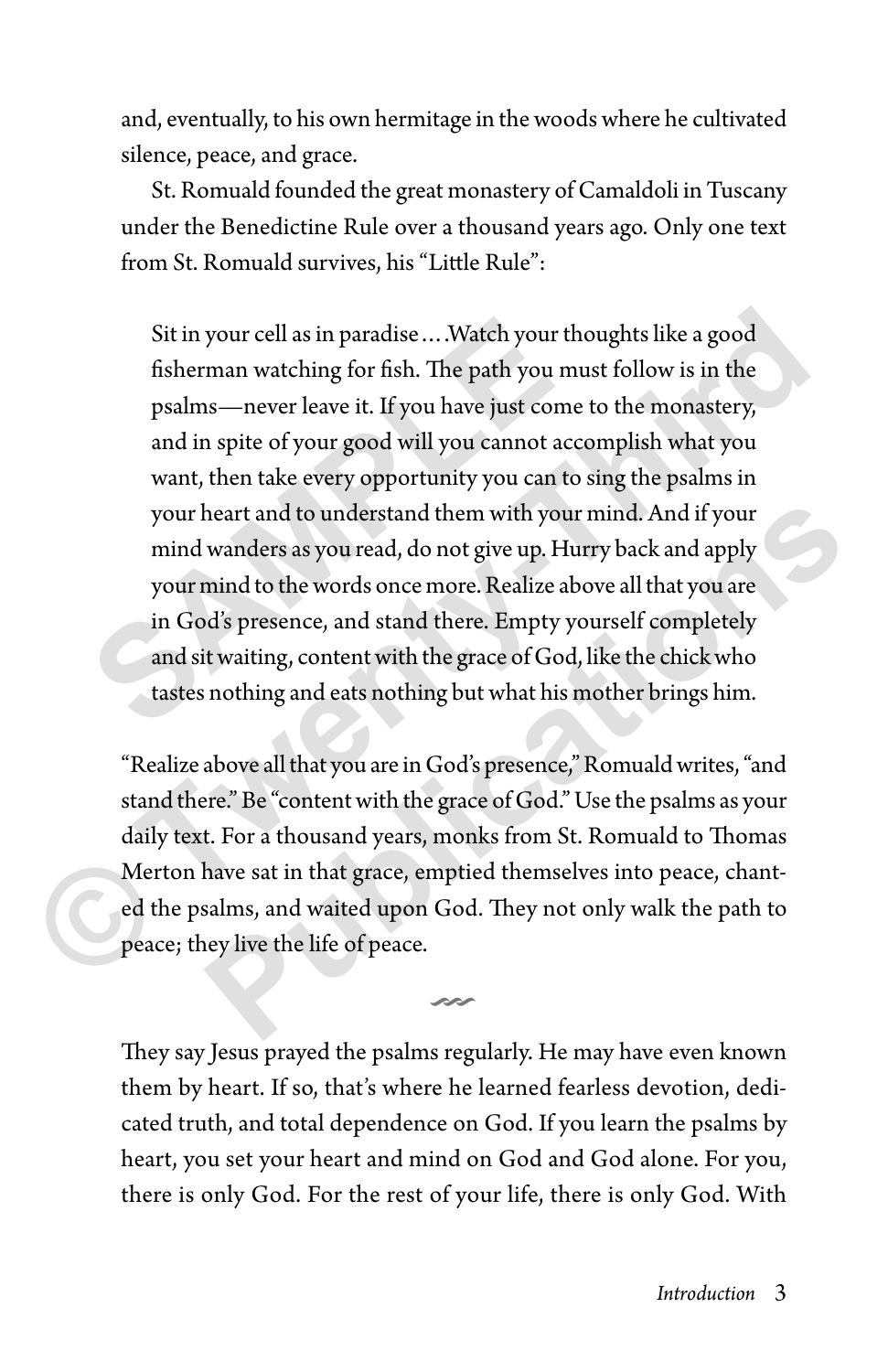God, comes love, mercy, generosity, kindness, faithfulness, security, and peace toward yourself, your neighbor, all humanity, and all creation. In the psalms you hear the divine call to serve and liberate the poor and oppressed and establish universal peace with justice for every human being and all creation.

Jesus was meticulously nonviolent, so he must have brought to the psalms his own wisdom of nonviolence. The gospels begin with the story of Jesus' encounter with God after he was baptized at the Jordan River, where he heard in a moment of prayer a gentle loving God call him "My beloved." In that moment, Jesus knew God as loving, compassionate, and nonviolent. After that, he set forth on the gospel journey to invite everyone to welcome God's reign of peace and nonviolence here on earth. He stood up publicly and denounced the ways of empire and injustice and was crucified by the powers-that-be for his divine nonviolence and civil disobedience, but in his resurrection spirit, his campaign of nonviolence lives on. psalms his own wisdom of nonviolence. The gosp<br>story of Jesus' encounter with God after he was bap<br>River, where he heard in a moment of prayer a gen<br>him "My beloved." In that moment, Jesus knew God<br>sionate, and nonviolent. psalms his own wisdom of nonviolence. The gospels begin with the<br>story of Jesus' encounter with God after he was baptized at the Jordan<br>River, where he heard in a moment of prayer a gentle loving God call<br>him "My beloved."

The best way, then, to read the psalms is through the eyes of the nonviolent, compassionate Jesus, from a Gandhian/Kingian perspective of nonviolence, through the lens of the key gospel teachings—the Beatitudes and the Sermon on the Mount. If we read the psalms from Jesus' vision of nonviolence, we will find new strength to turn away from hate and anger toward greater trust and devotion to God and newfound wisdom, gratitude, and wonder. reyone to welcome God's reign of peace and nonviolence<br>th. He stood up publicly and denounced the ways of empire<br>ce and was crucified by the powers-that-be for his divine<br>ee and civil disobedience, but in his resurrection

Reading the psalms as Jesus read them can help us become more faithful, more devout, more fearless, more secure, more loving, more trusting, and more nonviolent. We learn not to place our trust in weapons or violence, not to act arrogantly or unjustly, not to doubt or test God. Instead, like Jesus, we will learn anew to place our security more and more in our gentle, loving God and discover the God of peace as our rock, our strength, our hope, our fortress, our security, and our protection. As we follow the nonviolent Jesus who prayed through the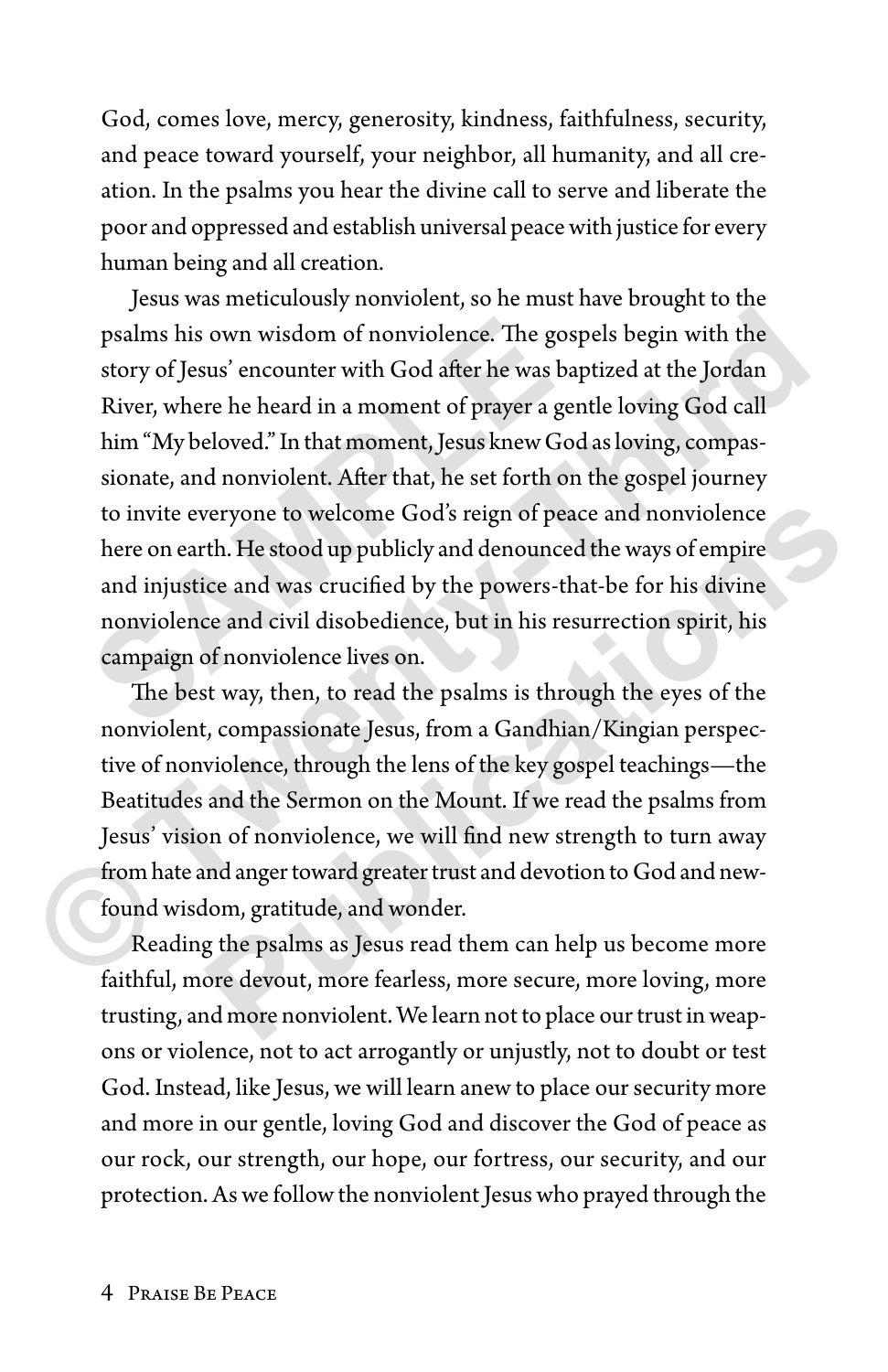psalms, we learn to stand in faith, hope, and love, unarmed, vulnerable, nonviolent, our eyes focused on God, our hearts transformed like the Sacred Heart of Jesus, and our souls open to creation and the glories of heaven.

If we read the psalms from the perspective of gospel nonviolence, as Jesus advocates in the Sermon on the Mount, then these prayers take on new life. They make more sense. They lead us out of our inner violence into the spirit of peace, out of the culture of violence into a new culture of nonviolence, out of the world of death into the fullness of life in God.

They become just what we need.

The psalms are one hundred and fifty ancient prayers, about half of them attributed to David, evoking every emotion, from devotion and praise to anger and hatred, from vengeance and violence, despair and dread, to peace and glory. Many are liturgical prayers intended for the leader of a Jewish faith community. Some are hymns of praise. Others offer thanksgiving. Many are individual or communal lamentations. Fundamentally, they are an ancient cry to God, and as such, they are as relevant today as ever. take on new life. They make more sense. They lea<br>violence into the spirit of peace, out of the culture<br>new culture of nonviolence, out of the world of d<br>of life in God.<br>They become just what we need.<br>The psalms are one hun Example 12 and the spirit of peace of the spirit of the same of the spirit of the spirit of peace, out of the culture of violence into a<br>new culture of nonviolence, out of the culture of violence into a<br>new culture of nonv ms are one hundred and fifty ancient prayers, about half of<br>ributed to David, evoking every emotion, from devotion and<br>anger and hatred, from vengeance and violence, despair and<br>peace and glory. Many are liturgical prayers

V

With sisters and brothers of old, we, too, cry out to God for help and protection, for security and comfort, for justice and peace. We, too, wrestle with both our faith and our emotions in our daily struggles, fears, crises, and breakdowns, as we endure the world's permanent wars, racism and sexism, corporate greed, killings, systemic injustice, and environmental destruction. Like the nonviolent Jesus, we strive to be compassionate and nonviolent, to do our part to bring justice and peace, and to make the world decent and sane.

For two thousand years, Christians have read the psalms as a basic form of prayer. Priests, nuns, and members of religious orders in partic-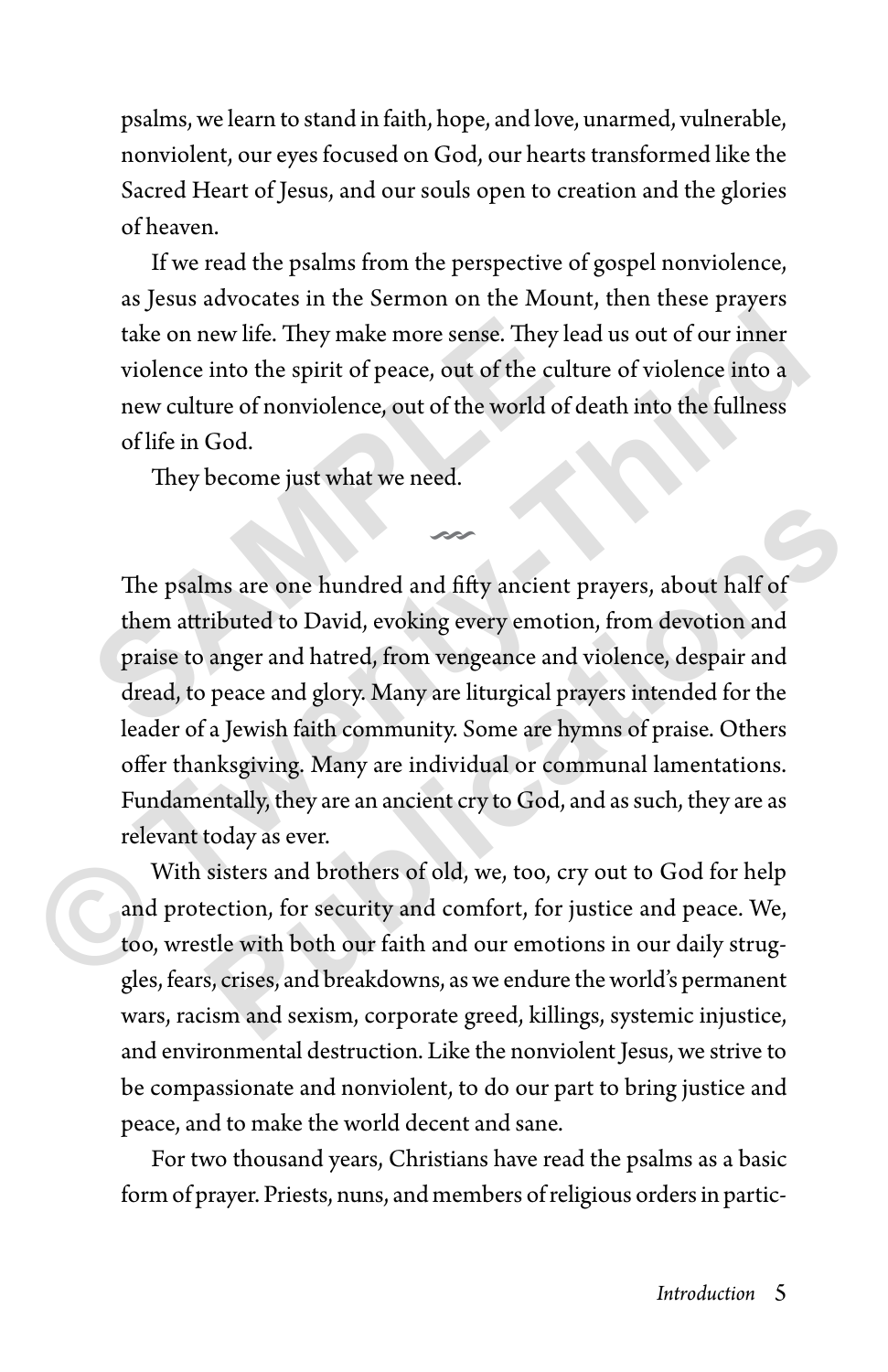ular still read them every single day. They unite the prayer of the global church in a cry for help, a hymn of praise, and a pledge of trust. But for some seventeen hundred years, we Christians have neglected the nonviolence of Jesus, and so we have often been misled by the violence in the psalms and other texts to believe in a false god of violence.

Jesus brought his extraordinary vision of universal love, boundless compassion, and total nonviolence to every person, every moment, every situation in life—and so, I presume, even to the Scriptures. He announced that he was the fullness of the law and the prophets, that his understanding of God reached beyond our limited understanding to behold a nonviolent God, a God who does not hate, does not kill, does not want us to suffer injustice. The God of the nonviolent Jesus is a God of unconditional, nonviolent, all-encompassing, all-embracing, all-inclusive universal love and peace. As he prayed through the psalms, Jesus must have found encouragement, strength, and hope to go forward and be faithful to who he was—the beloved of God, sent to proclaim God's reign of peace. compassion, and total nonviolence to every persc<br>every situation in life—and so, I presume, even to<br>announced that he was the fullness of the law and<br>his understanding of God reached beyond our limi<br>to behold a nonviolent compassion, and total nonviolence to every person, every moment,<br>compassion, and total nonviolence to every person, every moment,<br>every situation in life—and so, I presume, even to the Scriptures. He<br>announced that he was

His was a daily life-and-death struggle to resist the culture of violence and propose an entirely new world of nonviolence, which he called "the reign of God at hand." The psalms were his prayer book, so they must have helped him fulfill his mission, trust in God no matter what, endure risk and misunderstanding with patience and faith, and lay down his life for God and humanity in a spirit of loving nonviolence. If that is the Christian calling—to follow Jesus on his public campaign of nonviolence—then the psalms can help us too as we try to carry our own public campaigns of creative nonviolence for justice and creation. ant us to suffer injustice. The God of the nonviolent Jesus is<br>nconditional, nonviolent, all-encompassing, all-embracing,<br>e universal love and peace. As he prayed through the psalms,<br>have found encouragement, strength, and

Alas, some verses in the psalms clearly espouse violence and uphold a violent god as if violence were a sacred, religious duty. "Blessed are those who seize your children and smash them against a rock," we read

V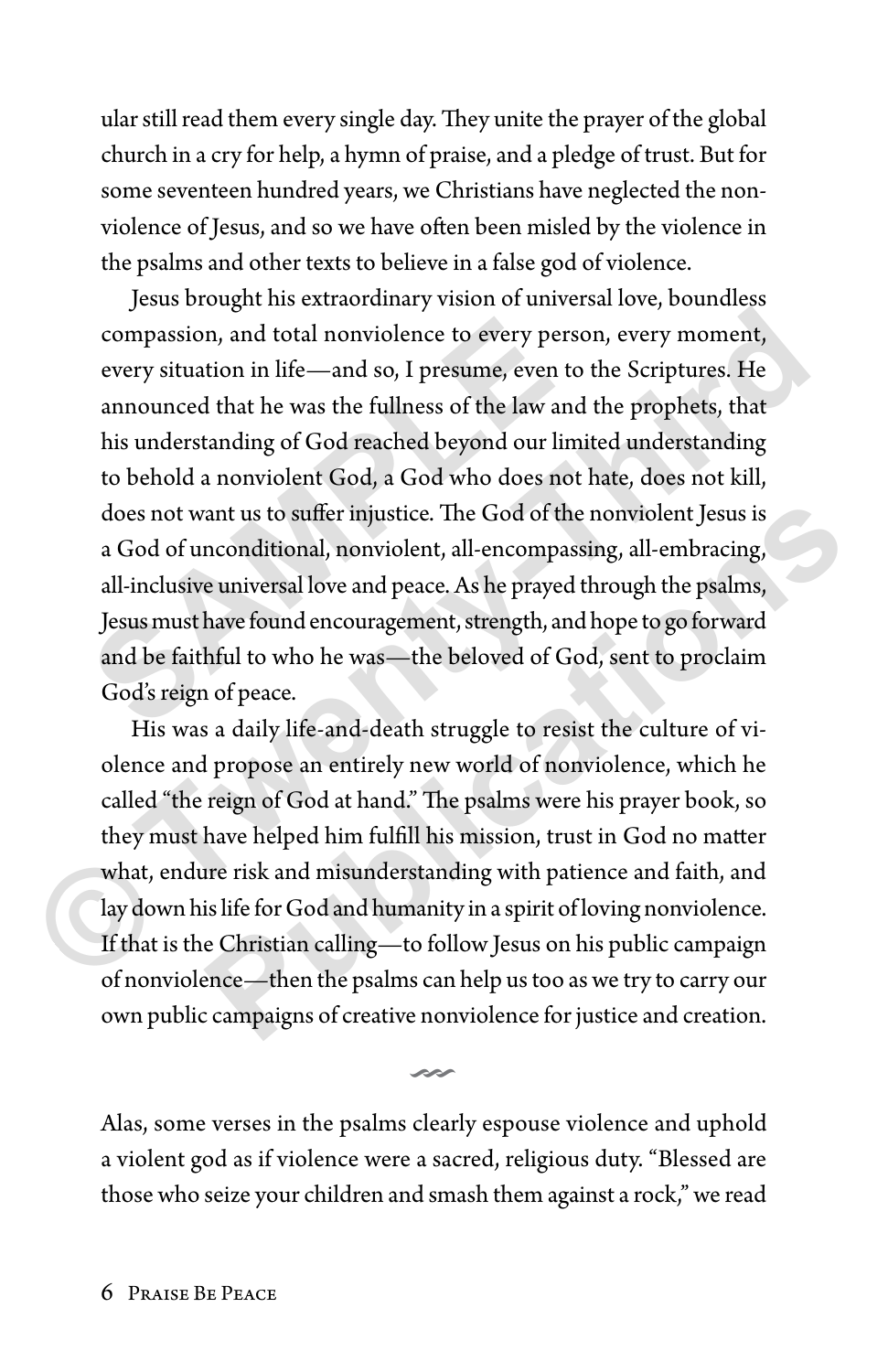(137:9). "God will crush the skulls of the enemy" (68:22). "Slay my enemies, God" (59:12). "March with our armies, God" (108:12).

I suggest the time has come to drop these verses from our prayer, to reject any biblical call to violence, and to adhere only to those texts that help us become people of loving nonviolence, like Jesus. Of course, I'm not the only one who thinks this.

Shortly before he died, legendary Benedictine monk and interfaith leader Bede Griffiths wrote a book about the psalms where he announced that after a lifetime of praying the psalms every single day, he now realized that some verses should no longer be recited by Christians. We Christians are summoned to be as nonviolent as Christ, he argued, and so we need to avoid anything and everything that promotes violence, including scriptural texts calling for violence and war. Bede Griffiths was one of the first major religious figures in modern history to make this bold suggestion, and I think we should take his advice to heart: Shortly before he died, legendary Benedicti<br>faith leader Bede Griffiths wrote a book about t<br>announced that after a lifetime of praying the<br>day, he now realized that some verses should no<br>Christians. We Christians are summ Shortly before he died, legendary Benedictine monk and inter-<br>faith leader Bede Griffiths wrote a book about the psalms where he<br>announced that after a lifetime of praying the psalms every single<br>day, he now realized that

It has become more and more difficult to accept many of the Psalms as Christian prayers. Taken in their literal sense many of the Psalms express feelings of anger, hatred and revenge against one's enemies which are entirely opposed to the teaching of the gospel on love of one's enemies.…It has become urgent, therefore, to revise the Psalter, so that all branding of others as "enemies," "wicked" and "sinners" deserving no mercy or pity, should be removed. When one considers the incalculable harm which has resulted from this habit of mind in the Church, as seen in the Inquisition, the Crusades, the wars of religion and the persecution of "heretics," it is clear that a revision of this kind is urgently needed. (Bede Griffiths, *Psalms for Christian Prayer*, Harper Collins, 1995, vii–x) d, and so we need to avoid anything and everything that pro-<br>olence, including scriptural texts calling for violence and war.<br>iffiths was one of the first major religious figures in modern<br>o make this bold suggestion, and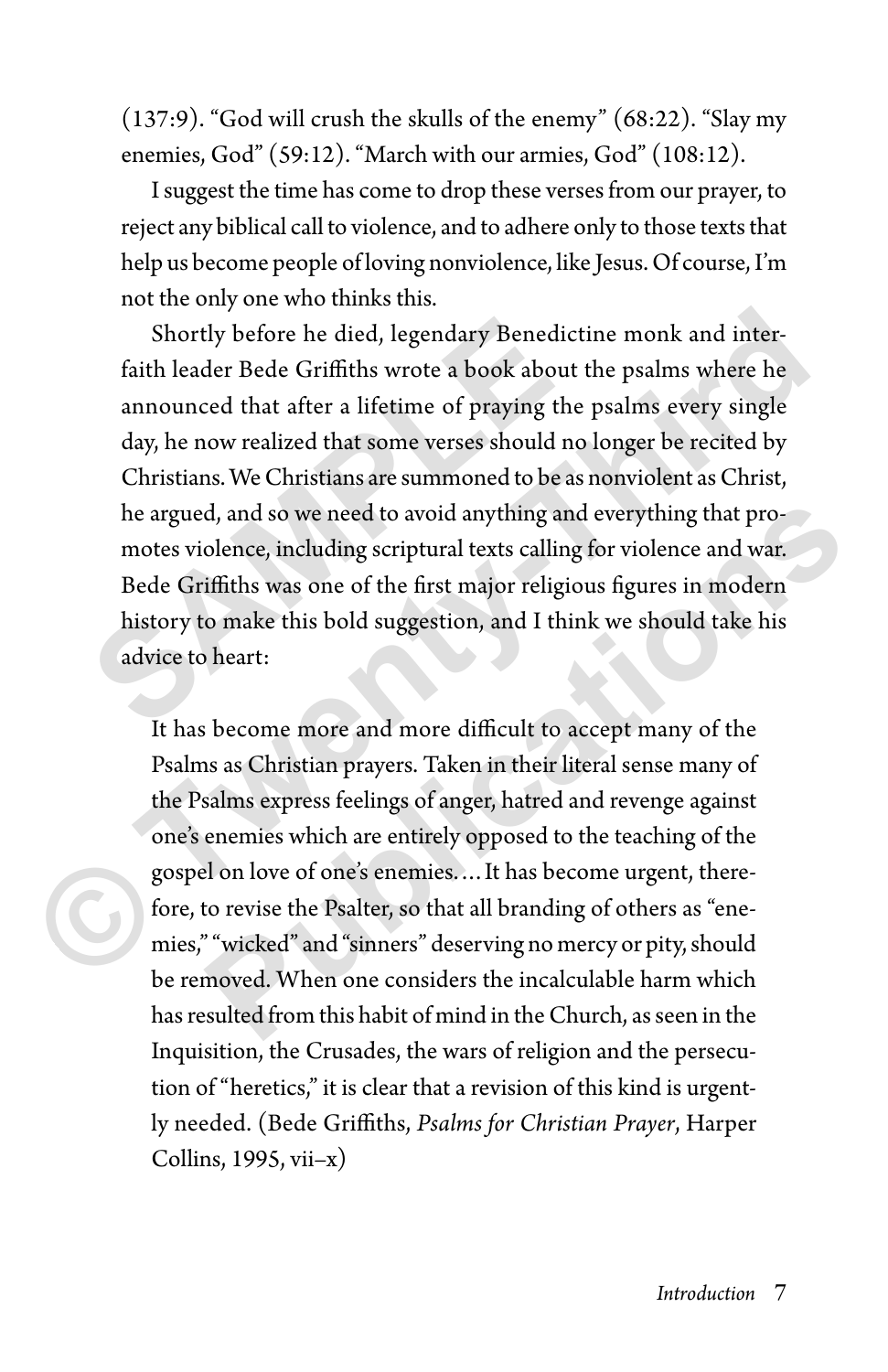Bede Griffiths makes the case that Christians who love the psalms need to remember the nonviolence of Jesus and adhere to the boundaries of nonviolence, even in the way we pray and understand God.

V

At the monastery in Big Sur, when the monks chant the psalms, one of them sings the first line, and then the others join in. "Out of the depths I cry to you, O Lord," they sing. My friend the prior tells me that when they start singing the psalms, he enters a dream. It's as if, for him, the psalms are a door into the Cloud of Unknowing, into the Mystery of the Divine, into the Holy Spirit. He lets the psalms wash over him, through him, and under him so that he finds himself "content in grace," in the peace of God, waiting, hoping, looking, loving, and being. For the monks, these prayers are the doorway to the fullness of life and grace. them sings the first line, and then the others join in.<br>I cry to you, O Lord," they sing. My friend the prior<br>they start singing the psalms, he enters a dream. It'<br>psalms are a door into the Cloud of Unknowing, into<br>Divine them sings the first line, and then the others join in. "Out of the depths<br>
Lery to you, O Lord," they sing. My friend the prior tells me that when<br>
they start singing the psalms, he enters a dream. It's as if, for him, th

In this book, I offer reflections on various key psalms from the perspective of gospel nonviolence so that you too might find new strength from these ancient prayers to follow the nonviolent Jesus more and more on the path of peace and to be content in grace. May these pages encourage you on your journey and lead you to even greater blessings of peace. nder him so that he finds himself "content in grace," in the<br>
iod, waiting, hoping, looking, loving, and being. For the<br>
see prayers are the doorway to the fullness of life and grace.<br>
book, I offer reflections on various

*J.D. Big Sur, California*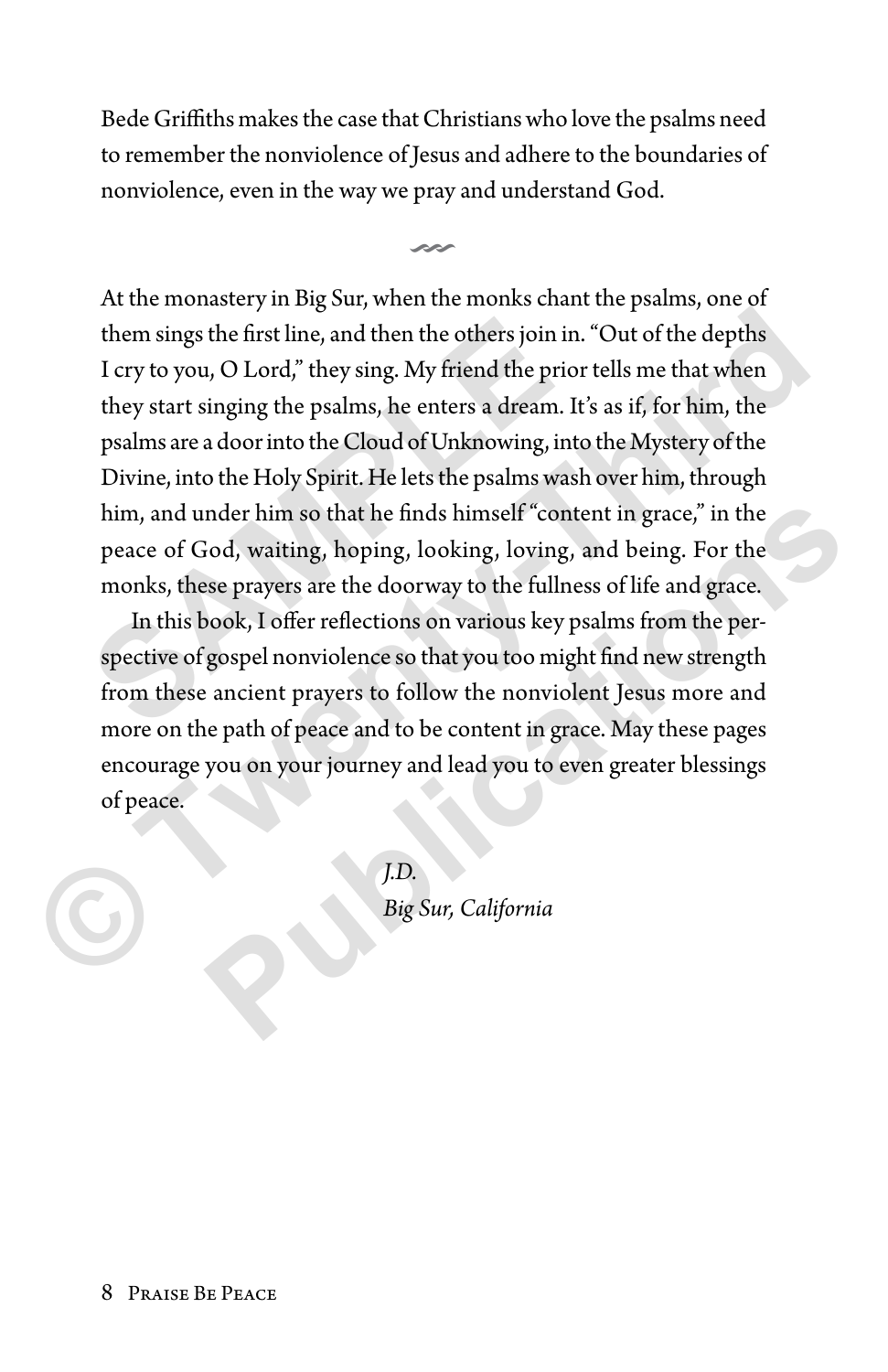# **Seek Peace and Pursue It Seek Peace<br>
and Pursue**<br>
THE CALLING OF<br>
THE PEACEMAKE<br>
Trust in the God of peace and do<br>
that you may dwell in the land and li

I

THE CALLING OF THE PEACEMAKER

*Trust in the God of peace and do good that you may dwell in the land and live secure. Take delight in the God of peace who will give you your heart's desire…. Those at peace with God have a future.* **Seek Peace<br>
and Pursue It**<br>
THE CALLING OF<br>
THE PEACEMAKER<br>
Trust in the God of peace and do good<br>
that you may dwell in the land and live secure.<br>
Take delight in the God of peace<br>
who will give you your heart's desire.. THE CALLING OF<br>
THE PEACEMAKER<br>
Trust in the God of peace and do good<br>
that you may dwell in the land and live secure.<br>
Take delight in the God of peace<br>
who will give you your heart's desire....<br>
Those at peace with God h

**PSALM 37**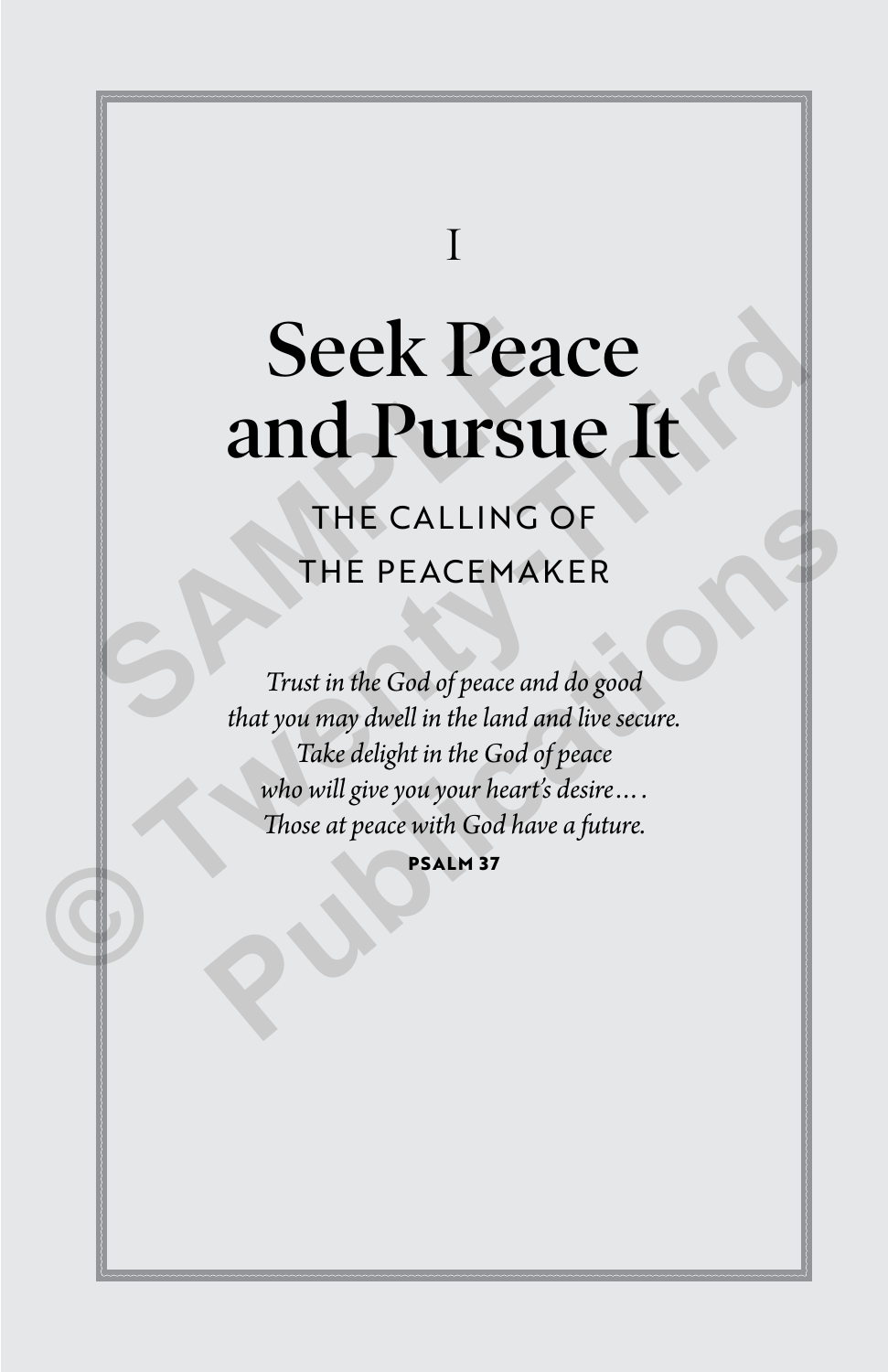### 1 **Seek Peace and Pursue It**

PSALM 34

*Come, children, listen to me. I will teach you awe of the God of peace. Who among you loves life, takes delight in prosperous days? Keep your tongue from evil, your lips from speaking lies. Turn from evil and do good. Seek peace and pursue it.* 

I n the early 1980s, I started a correspondence with someone on Georgia's death row. When he was nineteen, he robbed a liquor store late one night because he had no money. He panicked and shot and killed the elderly store owner. He immediately fell to the ground, wept over what he had done, repented of his action, and asked the man's family to forgive him. They did, but he went on to spend many years on death row. On at least three occasions, he came within a few hours of execution. Keep your tongue from evil, your lips from speaki<br>Turn from evil and do good. Seek peace and purs<br><br><br><br><br><br><br><br><br>**The early 1980s, I started a correspondence**<br>Georgia's death row. When he was nineteen,<br>store late one night becaus **Example 19 and 19 and 20 and 20 and 20 and 20 and 20 and 20 and 20 specified Scaling Scaling Scaling Scaling Turn from evil and do good. Seek peace and pursue it.<br>
<b>The mask of the act and 20 and 20 and 20 and 20 and 20 a** 

We became friends, and so, after a few years, I flew to Georgia and spent a day visiting him on death row. Then, in July 1990, a week before he was scheduled to be executed, he sent a message asking me to accompany him and to be there with him as he was killed. I agreed and flew to Georgia. With two other friends, we organized a series of public prayer vigils and, the day before his scheduled execution, attended the public hearing of the Georgia Board of Pardon and Paroles. There, the victim's family pleaded for my friend's life, and so, for the first time in Georgia's history, the Board granted clemency. A month later, my friend was released from prison. Today, he is happily married with children and serves as a minister in a church in Georgia. We remain friends. late one night because he had no money. He panicked and<br>illed the elderly store owner. He immediately fell to the<br>pt over what he had done, repented of his action, and asked<br>amily to forgive him. They did, but he went on t

Years before, though, our correspondence had a rocky start. I was a brash young whippersnapper, quite full of myself, arrogant and pompous. I wanted to support someone on death row and was given his address.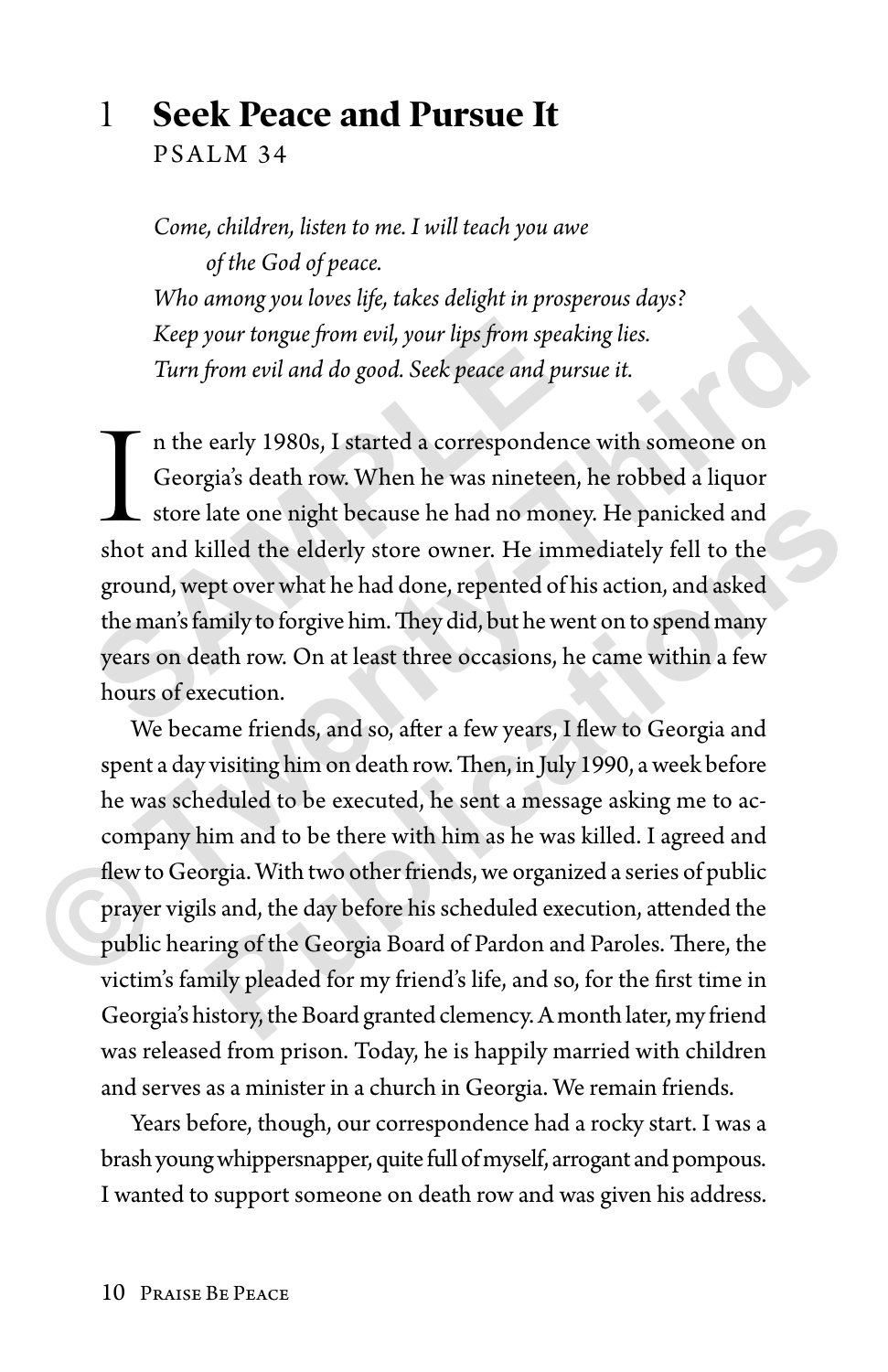I wrote him condescendingly, saying in effect, "I'm a very busy person, have many difficulties with graduate school and peace activism, but I wanted to offer you my support." He wrote back immediately to thank me for my letter and said right at the start: "I'm fine. My life is under the complete control of our Lord Jesus. You, on the other hand, sound like you're a mess. Maybe I should be the one to support you. How can I help you?"

I was stunned. I wrote right back, denying my need for help, but he answered saying that it was obvious who the person in need was. And so, for nearly a decade, he wrote almost weekly advising me, encouraging me, and praying for me. He urged me to place my life in God's hands and not to worry or be anxious or fearful. He said that he learned this profound level of trust in God by praying through Psalm 34 every day on death row. I was stunned. I wrote right back, denying my<br>answered saying that it was obvious who the pers<br>so, for nearly a decade, he wrote almost weekly a<br>aging me, and praying for me. He urged me to p<br>hands and not to worry or be a I was stunned. I wrote right back, denying my need for help, but he<br>answered saying that it was obvious who the person in need was. And<br>so, for nearly a decade, he wrote almost weekly advising me, encour-<br>aging me, and pra

And so, we begin with Psalm 34, since it was taught to me at an early age by my friend and teacher and became one of the first psalms to take root in me. It reads like a hymn of praise, a guide to daily living, an invitation to wisdom, as well as a testimony to God's liberation of the poor and oppressed. In these turbulent times, it can help us surrender more and more to the God of peace and find deeper inner peace, come what may. ound level of trust in God by praying through Psalm 34 every<br>eath row.<br>o, we begin with Psalm 34, since it was taught to me at an early<br>y friend and teacher and became one of the first psalms to take<br>e. It reads like a hym

The first part of Psalm 34 is an invitation to join in permanent praise for the God of peace:

 $\sim$ 

*I will bless the God of peace at all times; God's praise shall be always in my mouth. My soul will glory in the God of peace that the poor may hear and be glad. Praise the God of peace with me.*

Psalm 34 sets a goal for our lives: spend every day of your life from now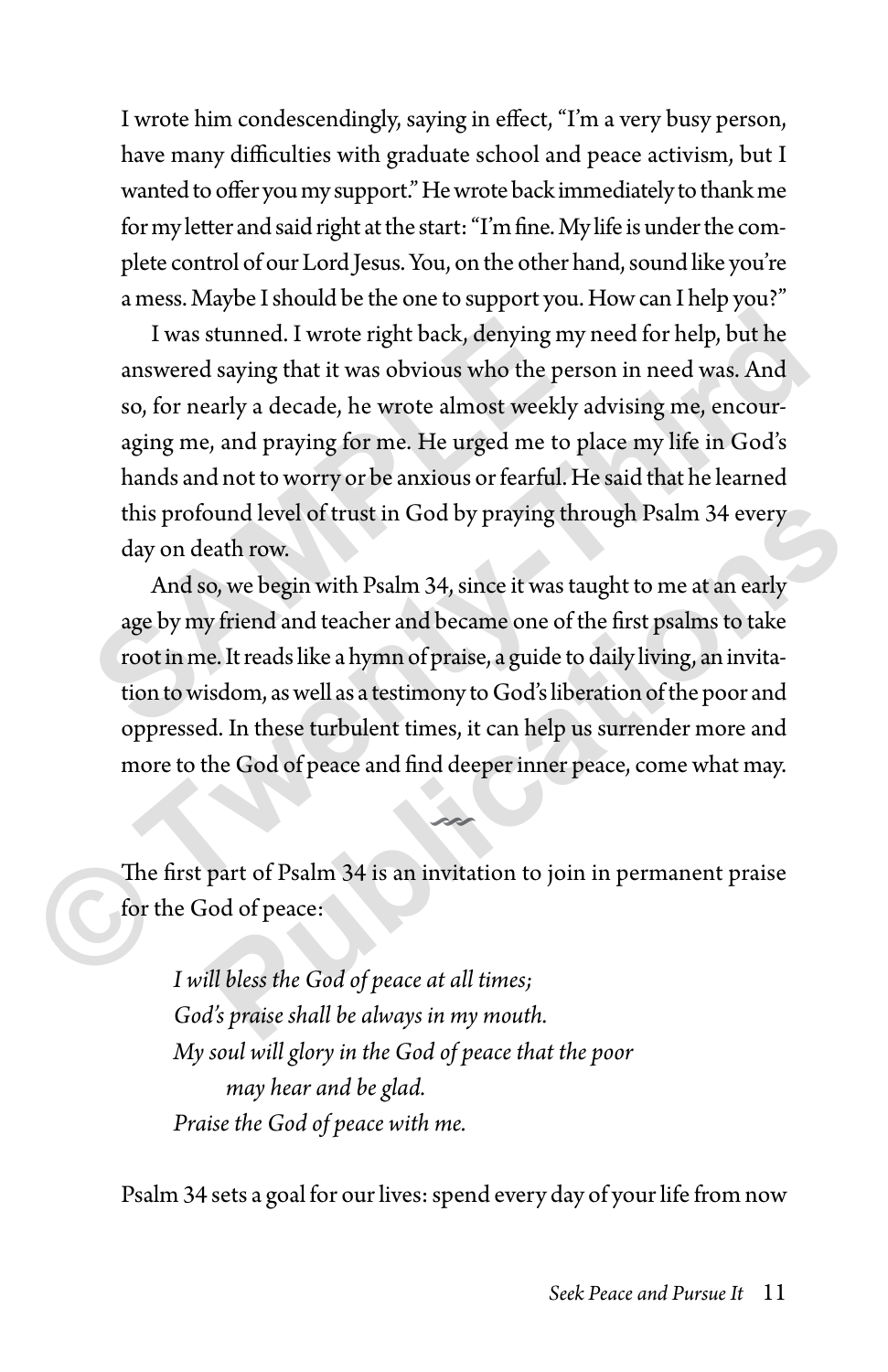on blessing the God of peace. We bless, praise, glorify, honor, and adore the God of peace and God's gift of peace. That means we do not honor war, hatred, revenge, resentments, domination, or empire. We honor and praise and worship the God whose name is Peace.

In order to praise the God of peace, we have to turn away from the culture of war and greed. The God of peace gets our full attention. As we seek God's peace, we start to side more and more with the poor, the marginalized, and the enemy, and we share God's peace with them by working for justice and disarmament. We learn that God is on the side of the poor and oppressed, the peacemakers and justice-seekers, not the rich and the oppressor, the warmakers or injustice-makers. So we announce that God is on the side of the poor and oppressed, on the side of peace and justice. In other words, as we surrender our hearts and lives to the God of peace, we open ourselves to the social, economic, and political implications of active peacemaking in the world. We try to embrace the whole human race with God, and that means we side with everyone in universal love, beginning with the poor, the marginalized, and the enemies of our nation. we seek God's peace, we start to side more and more<br>marginalized, and the enemy, and we share God's p<br>working for justice and disarmament. We learn that<br>of the poor and oppressed, the peacemakers and ji<br>the rich and the op we seek God's peace, we start to side more and more with the poor, the marginalized, and the enemy, and we share God's peace with them by working for justice and disarmament. We learn that God is on the side of the poor an that God is on the side of the poor and oppressed, on the<br>re and justice. In other words, as we surrender our hearts and<br>God of peace, we open ourselves to the social, economic,<br>al implications of active peacemaking in the

The second part of the psalms testifies that God helps us in our time of need and urges us to call upon and rely on the God of peace:

V

*I sought the God of peace who answered me, delivered me from all my fears…. In my misfortune I called; the God of peace heard and saved me from all distress…. Look to the God of peace that you may be radiant with joy. Learn to savor how good the God of peace is. Blessed are those who take refuge in God. Those who seek the God of peace lack no good thing.*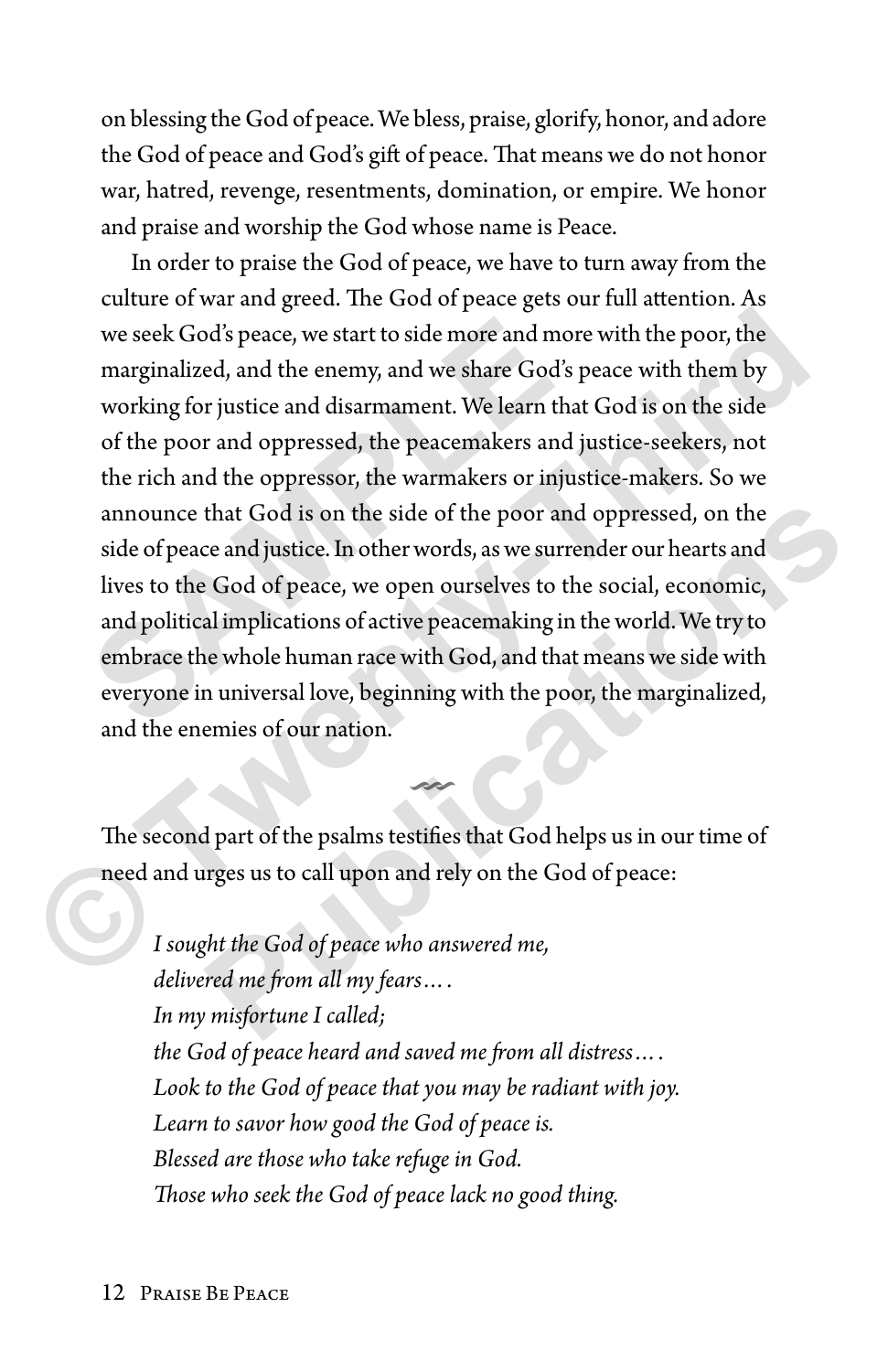If we trust in the God of peace and turn to the God of peace in good times and in bad, God will help us, deliver us, and save us—that's the message, the testimony, the promise. We're told that God delivers all those who turn toward God, especially the poor, the oppressed, the brokenhearted and the crushed, which means all of us. That means, of course, that we too are called to be on the side of the poor, the oppressed, the brokenhearted, and the crushed. We are invited to recognize our own poverty, brokenness, and need for God. If we call upon God, God will help us.

If we call upon God regularly, we will discover God's abiding care as a fundamental permanent gift, and we will rejoice and savor how beautiful the God of peace is, how kind and gentle, how loving to us all.

I like this word "savor." Imagine savoring a delicious meal, a glass of fine wine, or a stunning sunset. Here, we're invited to "savor" the goodness of the God of peace. As we take time to ponder and wonder over God's goodness, we might notice the time and attention we give to savoring other things, such as bad news, disappointments, grudges, or the nation. Instead of savoring what is not good, we can discipline ourselves to savor what is good, most especially, the great goodness of the God of peace. pressed, the brokenhearted, and the crushed. We<br>nize our own poverty, brokenness, and need for<br>God, God will help us.<br>If we call upon God regularly, we will disc<br>care as a fundamental permanent gift, and we w<br>how beautiful pressed, the brokenhearted, and the crushed. We are invited to recognize our own poverty, brokenness, and need for God. If we call upon God, God will help us.<br>
If we call upon God regularly, we will discover God's abiding utiful the God of peace is, how kind and gentle, how loving<br>this word "savor." Imagine savoring a delicious meal, a glass<br>ine, or a stunning sunset. Here, we're invited to "savor" the<br>s of the God of peace. As we take time

The more we ponder the goodness of God, the more we come to know God as goodness itself. God does not have a trace of evil, or mean-spiritedness, or war, or hatred. The act of savoring God's goodness can heal our brokenness and help us reclaim our own inherent goodness, recenter ourselves in goodness, and live in goodness. We become do-gooders and share the goodness of God far and wide.

The third part lists the essential instructions on how to live well, how to be centered on the God of peace, how to love life and how to

V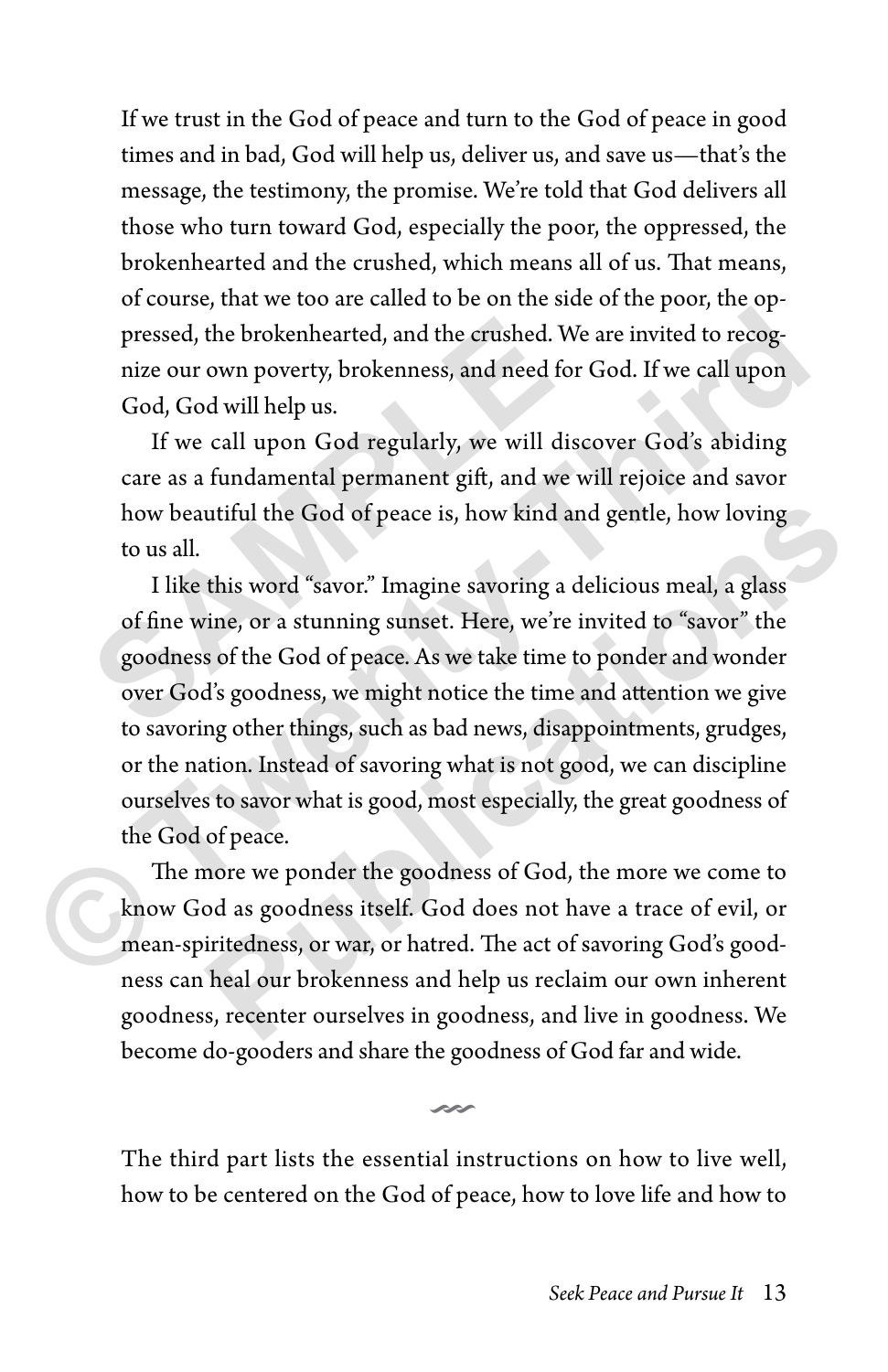take delight in good days. These instructions are worth studying and following:

*Come, children, listen to me; I will teach you awe for the God of peace. Who among you loves life, takes delight in prosperous days? Keep your tongue from evil, your lips from speaking lies. Depart from evil and do good. Seek peace, and pursue it.*

It is interesting to note that the first precept is *Do not speak evil or lies*. In other words, only speak goodness, kindness, truth, and love. Choose your words carefully, the psalmist instructs, so that you do not spread the culture's untruth, reinforce evil, and hurt others. Use words wisely, nonviolently, mindfully, because words have the power to heal or destroy. Keep your tongue from evil, your lips from speaki<br>Depart from evil and do good.<br>Seek peace, and pursue it.<br>It is interesting to note that the first precept is Do n<br>In other words, only speak goodness, kindness, truth<br>your

As we become more mindful about the words we use and the things we say, we notice what we talk about, and we choose to speak about the deeper things—the call to love, peace, and nonviolence, the need for justice and disarmament, the fate of Mother Earth and the creatures, the sufferings of the poor and oppressed, the glories of God. We talk about these good things and denounce the culture of violence and war; and in doing so, we lend our voices to the global grassroots movement of nonviolence working for a new culture of peace and nonviolence. As we speak the language of truth, peace, and goodness, we help spread nonviolence and encourage people everywhere to pursue a new world of truth, nonviolence, and peace. **Example 10 Example 10 Example 10 Example 10 Example 10 Example 10 Example 10 Example 10 Example 10 Example 10 Example 10 Example 10 Example 10 Example 10 Example 10 Example 10 Example 10** ords, only speak goodness, kindness, truth, and love. Choose<br>carefully, the psalmist instructs, so that you do not spread the<br>truth, reinforce evil, and hurt others. Use words wisely, non-<br>inindfully, because words have th

*Turn from evil and do good*. This teaching is one of the fundamental tasks of the spiritual life—to turn from evil and do good. Every day, we're called to turn away from evil, to stop doing evil, to avoid evil, and from now on to do good. I would add St. Paul's addendum that we try to overcome evil with goodness. In other words, we do good, turn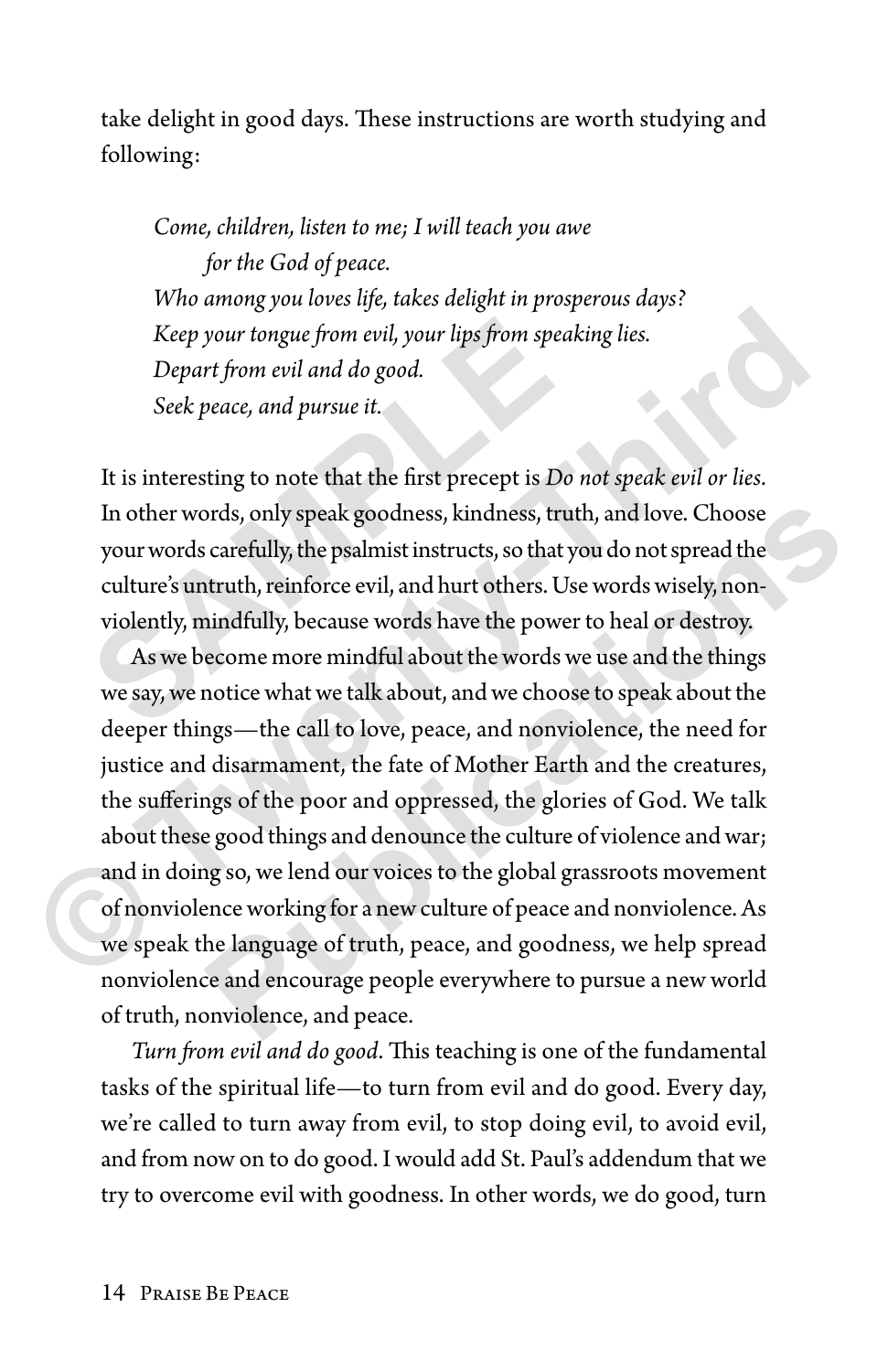from evil, and seek to transform evil into goodness through the power of nonviolent love, which is the heart and methodology of goodness.

As we hear this call to turn from evil and do good, we have to take stock of our hearts and lives and fearlessly examine our behavior to see how we do evil or good, and then take action so that we stop doing evil and do only the good. That may mean quitting an unjust job; leaving the military; renouncing the social sins of racism, sexism, and greed; getting rid of our guns; turning off the television; and cultivating peace and goodness as the priority of our lives. We want to stop any behavior that is violent toward ourselves, such as smoking or taking drugs; stop any violent behavior toward others, such as yelling at people or putting people down; and stop any participation in the culture of violence, such as owning guns or supporting war, so that our lives, which are good, publicly do the good. To do the good at the highest level, we have to join the various grassroots movements for justice, disarmament, and creation, to "organize goodness," as Dr. King called it. the military; renouncing the social sins of racism<br>getting rid of our guns; turning off the television;<br>and goodness as the priority of our lives. We want<br>that is violent toward ourselves, such as smoking<br>any violent behav the military, renouncing the social sins of racism, sexism, and greed;<br>getting rid of our guns; turning off the television; and cultivating peace<br>getting rid of our guns; turning off the television; and cultivating peace<br>a

*Seek peace and pursue it*. Seeking peace and pursuing peace is another way to speak of the spiritual life, the lifelong pilgrimage to the God of peace. This is the meaning, purpose, and wisdom of life: to live at peace with oneself, to cultivate interior peace, to make peace with the God of peace; to live in peace with all peoples and all creatures; and even to seek peace with all nations, the whole human race, and Mother Earth. own; and stop any participation in the culture of violence, such<br>g guns or supporting war, so that our lives, which are good,<br>do the good. To do the good at the highest level, we have to<br>various grassroots movements for ju

As peace-seekers, we take time every day for peace, for the God of peace. That means we practice daily meditation as an ordinary part of our lives. In meditation, we sit quietly with ourselves, until we start to settle down into peace, into the God of peace, so that the God of peace can breathe through us, dwell within us, and use us. Meditation is the doorway to peace. For all seekers, it becomes an ordinary, essential ingredient in our lives. In our meditation, we learn to still the voices in our head, to rest in peace, to listen to the God of peace, and to breathe in peace.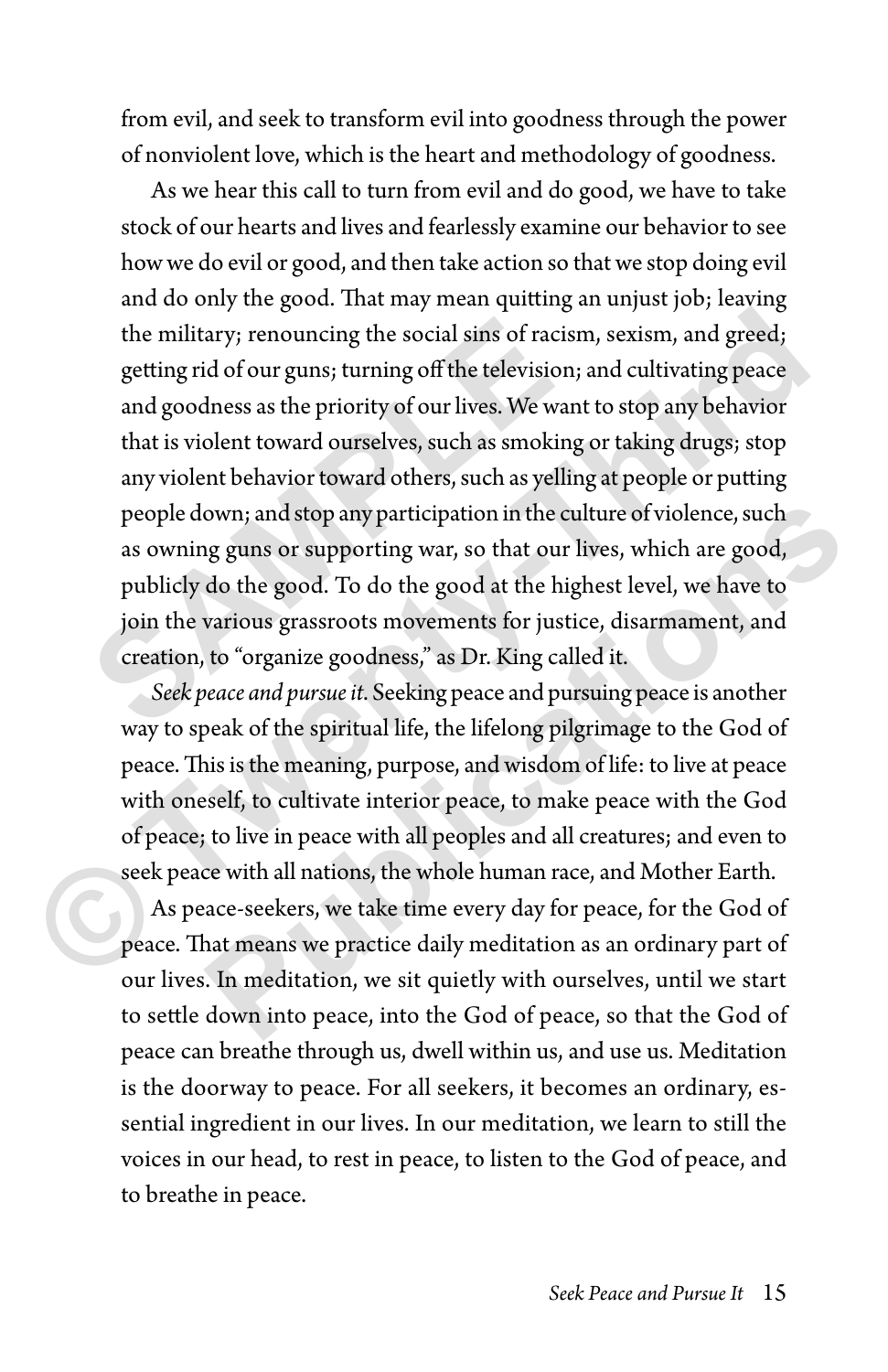To seek peace and pursue it means of course that we do not seek war or pursue war. That means we non-cooperate with every type of violence, every aspect of the culture of war. We do not cultivate war with ourselves, our spouses, our children, our relatives, our neighbors; with those who are different from us; with those who live in different lands, nations, or cultures. We do not make war upon the creatures or Mother Earth. We do not own, build, or support any weapons of violence or war. And we do not remain silent in the face of violence or war.

Our pursuit of peace includes a public stand for peace, which means we speak out publicly for disarmament, justice, the poor of the world, and Mother Earth. We do our part to support the global grassroots movements of peace, justice, and nonviolence, and so we do our little part to help end war, such as the ongoing US wars in Afghanistan, Iraq, Yemen, Syria, and Palestine. We work to end the big business of war, to abolish nuclear weapons, to eradicate hunger, poverty, and racism, which sow the seeds of war, and to stop environmental destruction. Earth. We do not own, build, or support any weap<br>war. And we do not remain silent in the face of viole<br>Our pursuit of peace includes a public stand for p<br>we speak out publicly for disarmament, justice, the<br>and Mother Earth Earth. We do not own, build, or support any weapons of violence or<br>Earth. We do not own, build, or support any weapons of violence or<br>war. And we do not remain silent in the face of violence or war.<br>Our pursuit of peace in is of peace, justice, and nonviolence, and so we do our little<br> **Publications a** en engoing US wars in Afghanistan, Iraq,<br> **ria**, and Palestine. We work to end the big business of war,<br>
nuclear weapons, to eradicate hunger

The combination of these teachings leads us further along the path of nonviolence. Speak the truth, turn from evil, do good, and seek peace. Eventually, we learn to "speak, turn, do, and seek" all the time, so that every thought, word, and deed becomes an expression of peace, of the God of peace, and we become true peacemakers.

After urging us to turn from evil, seek peace, and pursue it, the fourth part of the psalm describes the nature of God, giving us a new fundamental understanding of God as the God of peace and justice and the spiritual basis for our work for peace and justice:

V

*The God of peace has eyes for the just and ears for their cry. God's face is against evildoers to wipe out their memory from the earth. When the just cry out,*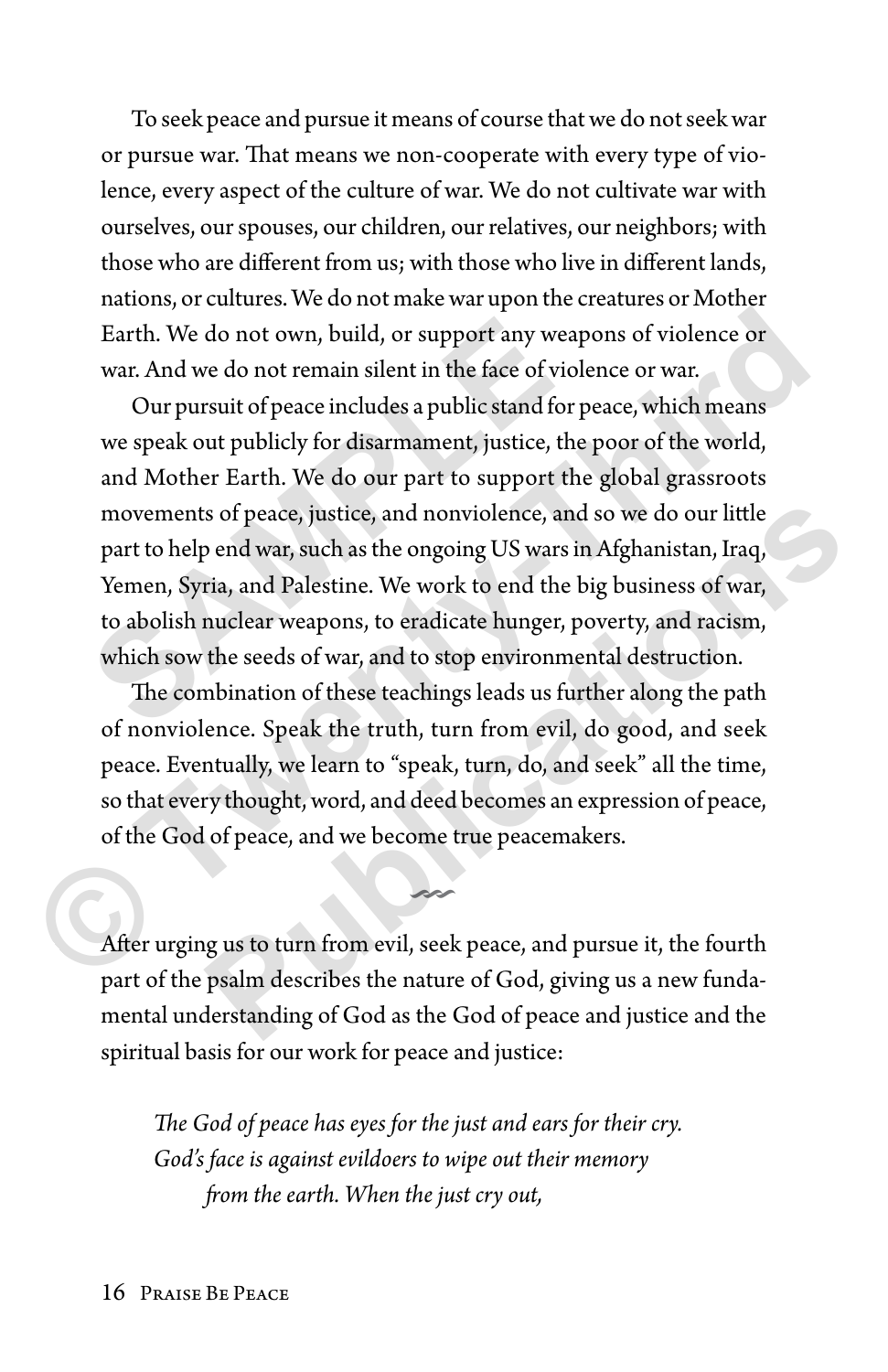*the God of peace hears and rescues them from all their troubles. The God of peace is close to the brokenhearted, saves those whose spirit is crushed. Many are the afflictions of the just, but the God of peace delivers from them all.* 

In the end, Psalm 34 summons us to serve the God of peace, bless the God of peace, trust the God of peace, and spend our lives turning away from evil and doing peace and goodness. It serves as a basic reminder for our spiritual lives, for how to be human, for how to go forward in peace and goodness in a world of war and evil. In the end, Psalm 34 summons us to serve the Go<br>God of peace, trust the God of peace, and spend of<br>from evil and doing peace and goodness. It serve<br>for our spiritual lives, for how to be human, for h<br>peace and goodness in In the end, Psalm 34 summons us to serve the God of peace, bless the<br>
God of peace, trust the God of peace, and spend our lives turning away<br>
from evil and doing peace and goodness. It serves as a basic reminder<br>
for our s

"Blessed are those who take refuge in the God of peace," Psalm 34 advises. With that blessing, we set our hearts and souls in the God of peace and reframe our lives to live always in the presence and practice of the God of peace. sed are those who take refuge in the God of peace," Psalm 34<br>With that blessing, we set our hearts and souls in the God of<br>d reframe our lives to live always in the presence and practice<br>od of peace.<br>**Pack Us to Count Our** 

#### 2 **Teach Us to Count Our Days Aright** PSALM 90

*Teach us to count our days, that we may gain wisdom of heart. Fill us at daybreak with your mercy, that all our days we may sing for joy.*

became aware of Psalm 90 in my early twenties. I noticed it's<br>urgent call, and it dogged me. I decided to hear its lesson: Life<br>is short. Don't waste your one precious life. Wake up, live wisely, urgent call, and it dogged me. I decided to hear its lesson: Life is short. Don't waste your one precious life. Wake up, live wisely, spend your days in the service of God and humanity. Otherwise, before you know it, it will be over and you will find that you never lived.

Thinking about death when I was young, I noticed that no one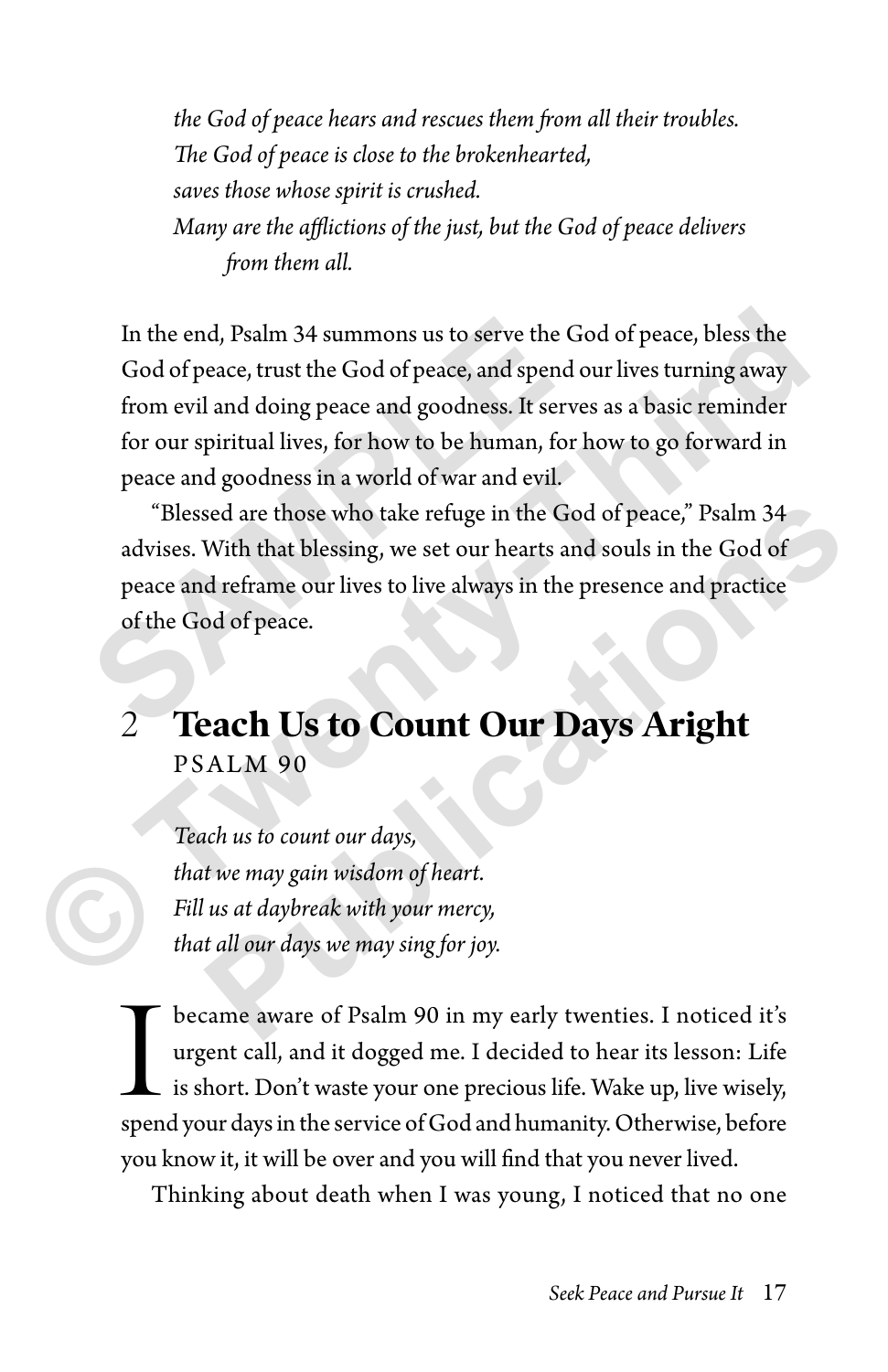was ever able to avoid it. As far as I could tell, no one who ever lived did not at some point die. Despite this, few people ever talked about death, even though it surrounded us, what with the Vietnam War, nuclear weapons, and cancer. I was scared of death, but over the years I became familiar with it. I accompanied several people to their deaths, traveled extensively in war zones, knew people who were publicly assassinated or executed on death row, and even faced down death squads in El Salvador and elsewhere. I wanted to resist the forces of death but quickly learned that if you were going to spend your life resisting death, you better learn how to live life to the full.

It is astonishing how we go through life never talking about death, pretending we will not die, acting as if we will live forever. We think we are immortal. I don't think ignoring the reality of death helps. The culture of death wants to keep us ignorant about death so it can plow ahead with its global campaign of bringing good people to death through war, poverty, and violence. It hypnotizes us to go through life as sleepwalkers, unaware that our days are numbered, quietly supporting militarism, nationalism, consumerism, and materialism, and ignoring the early and unjust deaths of so many sisters and brothers. sassinated or executed on death row, and even faced in El Salvador and elsewhere. I wanted to resist the quickly learned that if you were going to spend your you better learn how to live life to the full. It is astonishing sassinated or executed on death row, and even faced down death squads<br>in El Salvador and elsewhere. I wanted to resist the forces of death but<br>quickly learned that if you were going to spend your life resisting death,<br>you the wearth wearth wearth wearth wearth the state of the state of the state of the state of the state of the state of the state. I don't think ignoring the reality of death helps. The cultive meants to keep us ignorant abou

The spiritual life faces the reality of life and death head on. It is life to the full, life lived in pursuit of the God of life, life lived so that all others might share the fullness of life, and therefore a life that non-cooperates with the forces of death. A fully human life understands its limits and chooses wisely, therefore, not to waste a single moment. It recognizes the reality of death and so lives life to the full by working to stop the forces of death killing so many others.

That's the call of Psalm 90. As I read the psalm from the perspective of the nonviolent Jesus, I ignore talk about God's wrath and focus on its reminder about the shortness of life and the challenge to live wisely and well: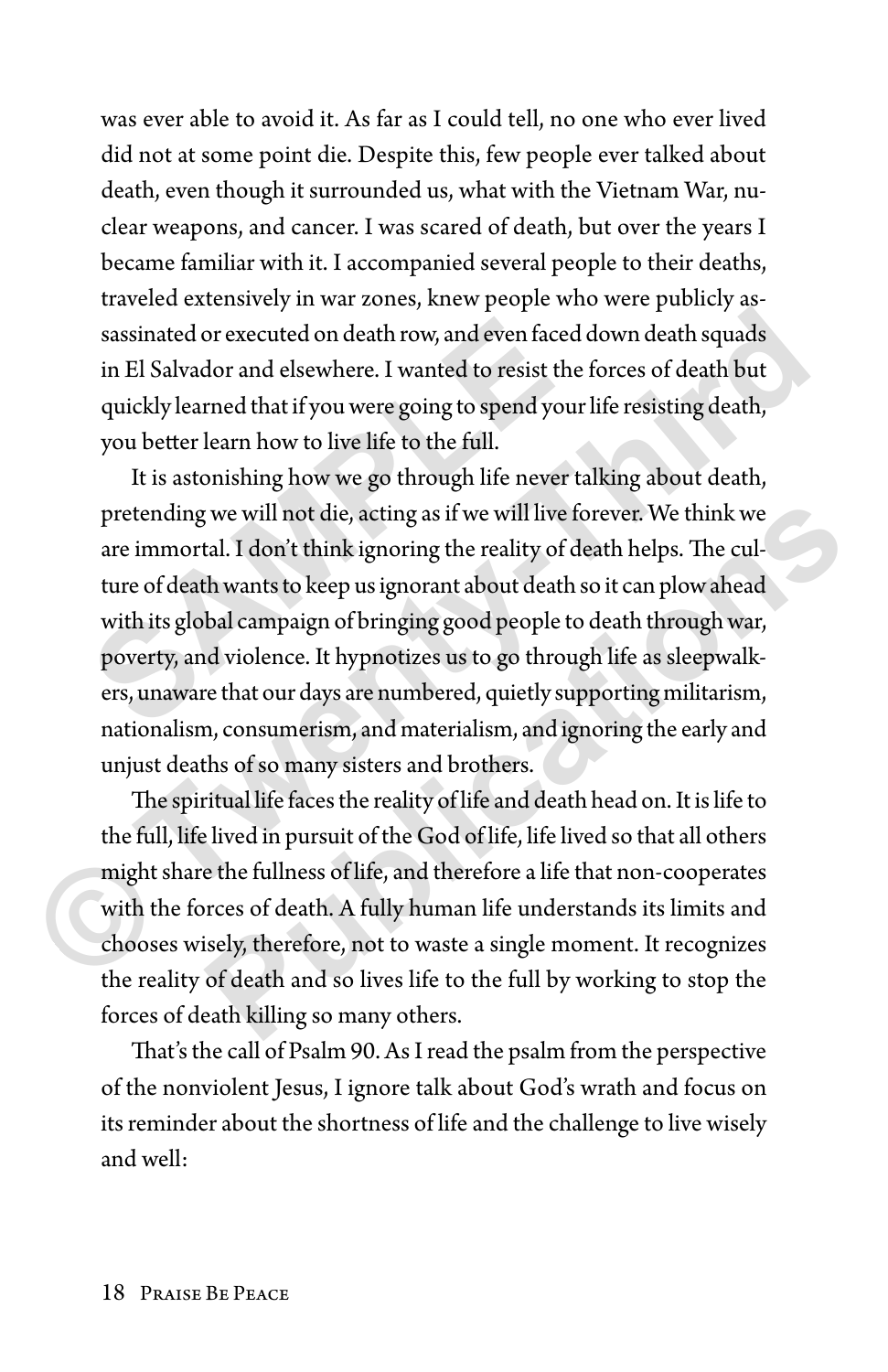*Our years come to an end like a sigh. Seventy is the sum of our years, or eighty, if we are strong; most of them are toil and sorrow; they pass quickly, and we are gone.*

At best, you might make it to eighty, the psalmist reminds us. You will work hard, know sorrow, then get sick and die. There is no way around this inevitable mysterious reality. At some point, your body will fail you and stop working. That is, if you don't die earlier from some disease or accident or violence.

Most of us numb ourselves to this truth. We drink, take drugs, and give in to addiction to anesthetize ourselves. Then one day we realize that time has flown by and illness and death are upon us. We ask why, we rage in anger, we sink into depression, and we complain in misery. The denial of death does not help us avoid it or undergo it well with grace, wisdom, and peace. It just keeps us anesthetized and so muddies the meaning, wonder, and potential of our one precious gift. At best, you might make it to eighty, the psalmist<br>work hard, know sorrow, then get sick and die. Th<br>this inevitable mysterious reality. At some point, y<br>and stop working. That is, if you don't die earlier f<br>accident or vi At best, you might make it to eighty, the psalmist reminds us. You will<br>work hard, know sorrow, then get sick and die. There is no way around<br>this inevitable mysterious reality. At some point, your body will fail you<br>and s of us numb ourselves to this truth. We drink, take drugs, and<br>
addiction to anesthetize ourselves. Then one day we realize<br>
has flown by and illness and death are upon us. We ask why,<br>
n anger, we sink into depression, and

"Wake up!" Psalm 90 says. "Your one life is a precious gift! Live it wisely! Live every day to the full! Live for the God of peace, at peace with the God of peace, at peace with all humanity and creation!" To that end, it offers one of the key teachings of the Bible:

*Teach us to count our days aright, that we may gain wisdom of heart. Fill us at daybreak with your mercy, that all our days we may sing for joy. May the favor of the God of peace be upon us.*

Instead of ignoring life and death, Psalm 90 encourages us to pray for the grace to count our days aright, that is, to live wisely and attentively